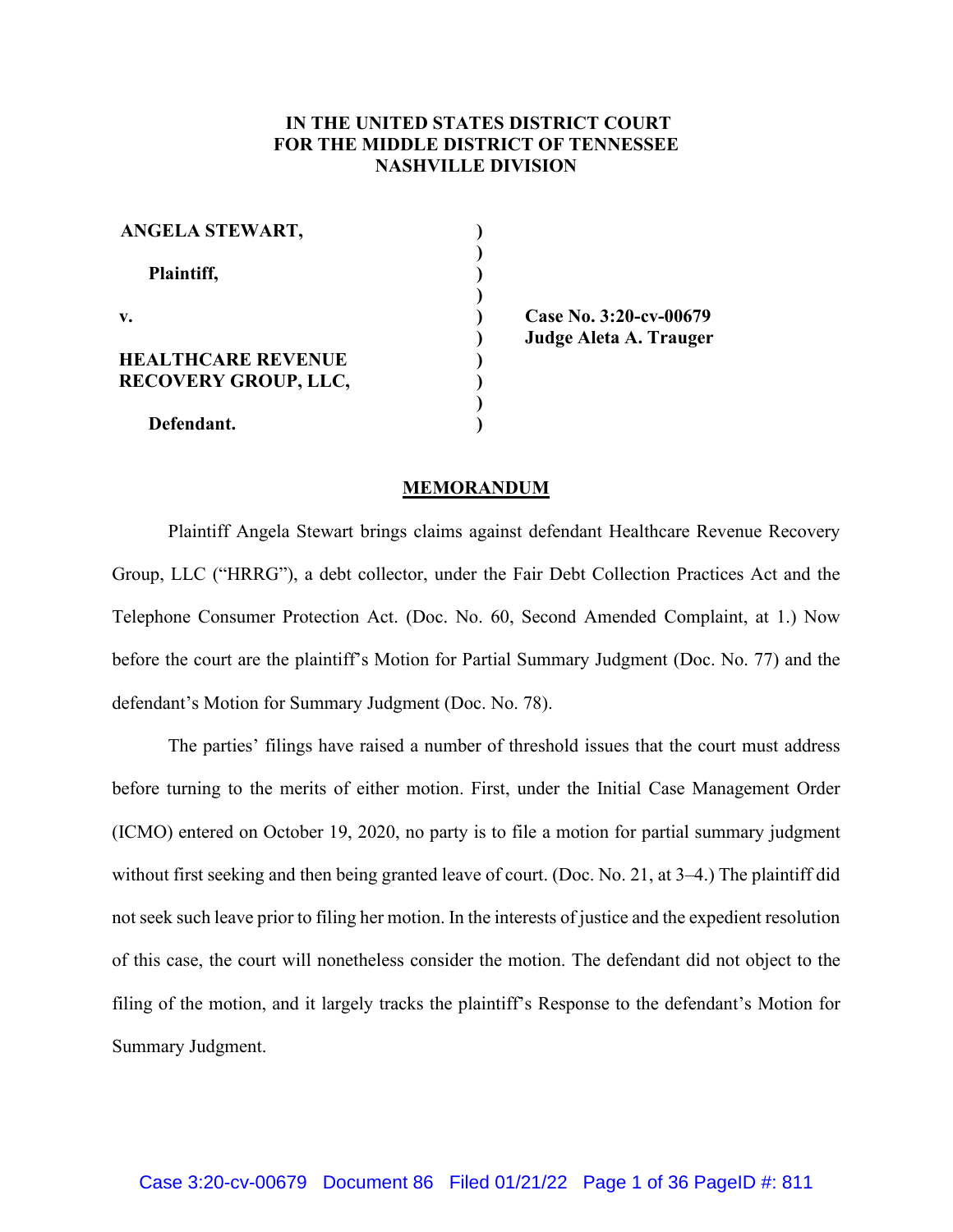For its part, the defendant misfiled important exhibits in support of its own Motion for Summary Judgment, including by filing two copies of the transcript of the plaintiff's second deposition, rather than filing the transcript of each of the plaintiff's two depositions on which its motion relies. It failed to correct this error until being directed by court staff to do so, despite being notified of the error in the plaintiff's response documents. It also omitted a critical exhibit to a witness's declaration, which it supplied only after the plaintiff pointed out the error. Despite the belatedness of these filings, the court will consider these documents, for what they are worth.

Third, Local Rule 7.01 provides that replies in support of dispositive motions shall not exceed five pages "without leave of court," but the ICMO entered in this case expressly provides that optional reply briefs in support of dispositive motions may be up to 20 pages long. Apparently neither party actually reread the ICMO, even though it was prepared by the parties themselves. The defendant, in derogation of both the Local Rule and the ICMO, filed a 28-page reply brief (Doc. No. 83), to which it attached, among other exhibits, a "Second Concise Statement of Undisputed Facts," purportedly in accordance with Local Rule 56.01(b) (Doc. No. 83-4, at 1). Local Rule 56.01(b) provides that a motion for summary judgment must be accompanied by a (single) "separate, concise statement of the material facts as to which the moving party contends there is no genuine issue for trial." Rule 56.01(c) permits a party *responding* to a motion for summary judgment to include with its response a separate "concise statement of any additional facts that the non-movant contends are material and as to which the non-movant contends there exists a genuine issue to be tried." L.R. 56.01(c). Neither of these rules authorizes a party moving for summary judgment to file a second statement of undisputed facts with its reply brief.

The plaintiff did not move to strike these documents, but she apparently voiced an objection to the defendant directly. The defendant thereafter submitted an Amended Reply limited to five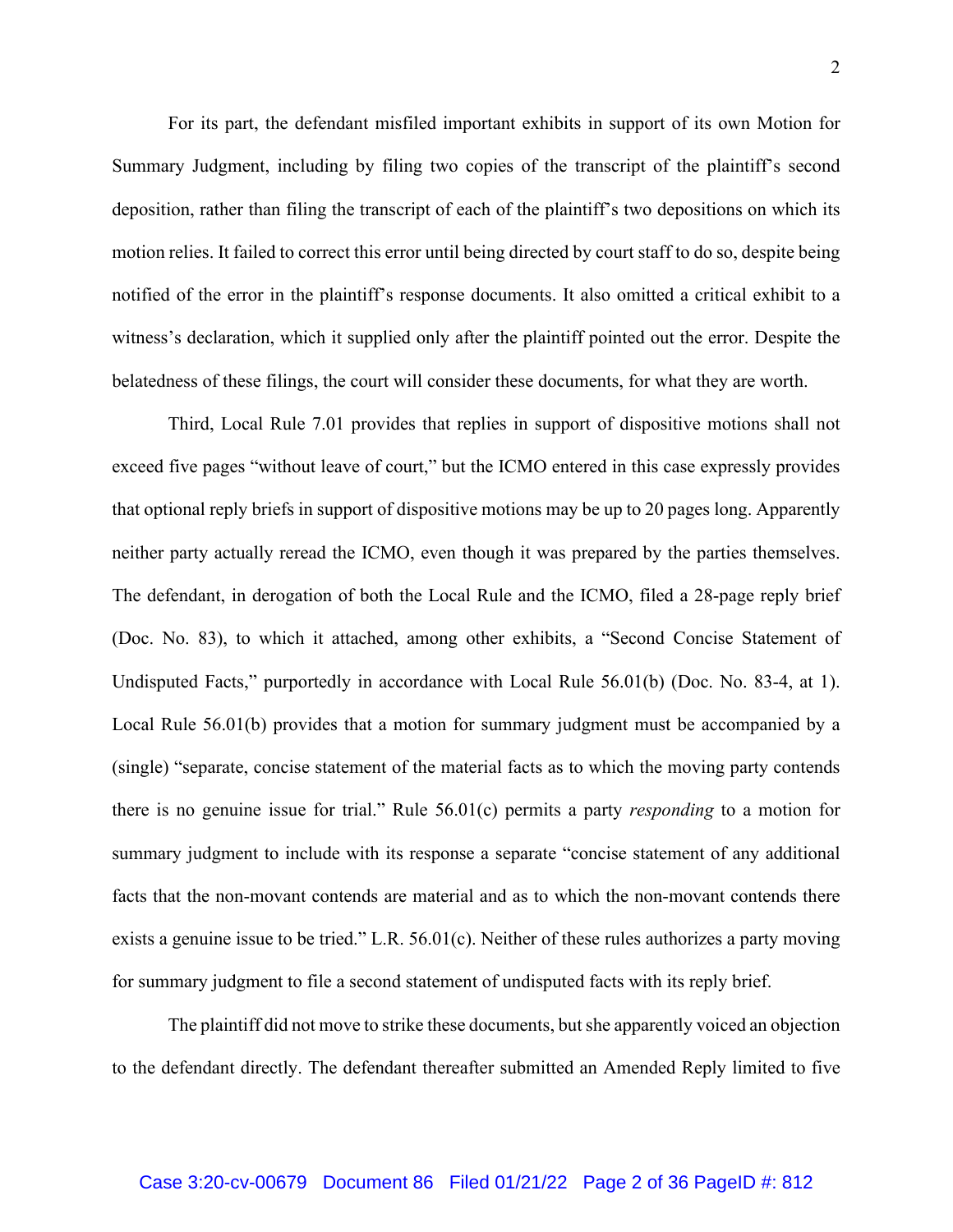pages "in order to conform with Local Rule 7.1 and with Plaintiff's consent" (Doc. No. 85, at 1), to which it has re-attached all of the same exhibits attached to the original Reply, *except* for the Second Concise Statement of Undisputed Material Facts. In light of this filing, the court considers the Amended Reply and its exhibits as the operative filing and will not consider the original 28 page Reply or the defendant's Second Concise Statement of Undisputed Material Facts in addressing the defendant's Motion for Summary Judgment.

Finally, the plaintiff argues that the court must exclude from consideration the Declaration of Karl Hillard (Doc. No. 83-1), which the defendant filed and has cited in support its own Motion for Summary Judgment and in opposition to the plaintiff's Motion for Partial Summary Judgment. Karl Hillard is HRRG's Assistant Vice President and custodian of records and was apparently deposed as the defendant's Rule  $30(b)(6)$  representative. (Doc. No. 74, Hillard Dep. 9;<sup>1</sup> Doc. No. 83-1, Hillard Decl. ¶¶ 1, 12.) The plaintiff argues that Hillard's Declaration must be excluded under the "sham affidavit doctrine" and the hearsay rule (Doc. No. 81, at 4).

Under the Sixth Circuit's sham-affidavit rule, "a party cannot create a genuine dispute of material fact with an affidavit that conflicts with the party's earlier testimony about the fact." *Boykin v. Family Dollar Stores of Mich., LLC*, 3 F.4th 832, 842 (6th Cir. 2021) (citations omitted). The appellate court has indicated that the rule may apply in two situations: (1) when "a witness's affidavit 'directly contradicts' the witness's prior testimony"; and (2) when "the witness's affidavit is in tension with that prior testimony as long as the circumstances show that the party filed the

<sup>1</sup> Portions of Hillard's March 31, 2021 deposition are found at three places in the record. The plaintiff filed an almost-complete transcript with her Motion for Partial Summary Judgment, but the parties have also filed several shorter excerpts. (Doc. Nos. 74, 78-5, 81-3.) To avoid such a multiplicity of filings, the court's preference is that the parties file one complete transcript, with any necessary redactions, of any deposition transcript upon which they rely. In any event, the page numbers referenced herein are to the deposition transcript pagination rather than to the page numbers assigned by the court's electronic filing system.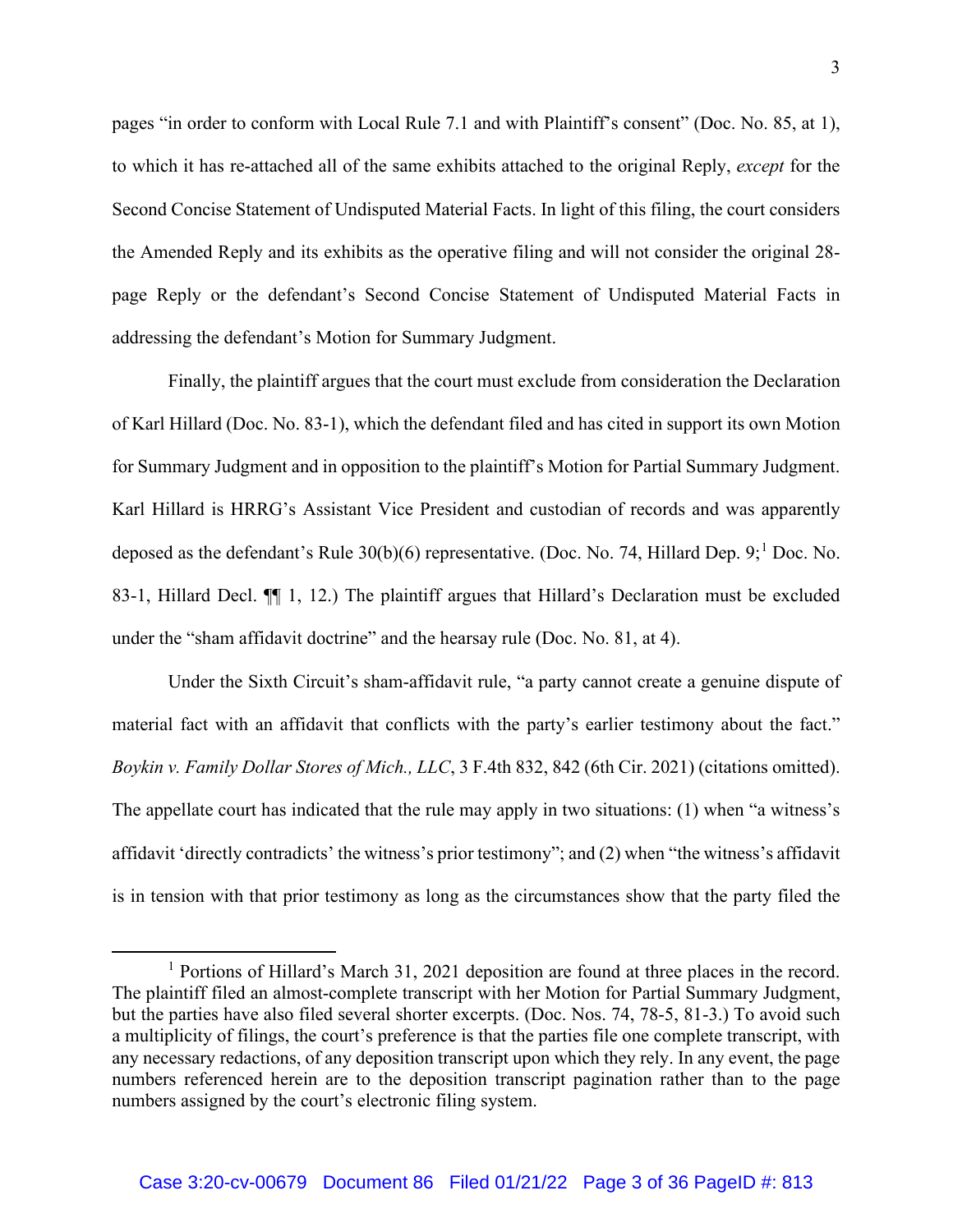affidavit merely to manufacture 'a sham fact issue.'" *Id.* (quoting *Aerel, S.R.L. v. PCC Airfoils, L.L.C.*, 448 F.3d 899, 908 (6th Cir. 2006)).

The plaintiff asserts that the doctrine applies in this case, because Hillard testified in his deposition that, when an account is assigned to HRRG for collection, HRRG does not "get any documents" and that it primarily receives from its clients "demographic information" about the debtor. (Doc. No. 81, at 5 (quoting Doc. No. 81-3, Hillard Dep. 20–21).) But, she claims, he stated in his Declaration that HRRG keeps and maintains its client's business records, including consent forms, and relies on such records, and he "affirmatively represents that Defendant 'possessed the attached Consent Form that was electronically sent to' it." (*Id.* (citing and quoting Doc. No. 78-6, Hillard Decl.  $\P$  3–5, 8, 10–11).)<sup>2</sup> The plaintiff also points to interrogatory answers supplied by HRRG, which did not supply either the Consent Form or a hospital registration form ("Registration Form"), both of which the defendant relies upon in connection with the dispositive motions.

The plaintiff particularly objects to the following statement in Hillard's Declaration:

The attached Consent Form was made at or near the time of the occurrence of the matters set forth by, or from information transmitted by, a person with knowledge of and a business duty to record or transmit those matters, were kept in the course of the regularly conducted activity of [the creditor], and were made by the regularly conducted activity of [the creditor] as a regular practice.

(Hillard Decl. ¶ 9.) The plaintiff argues that the Declaration "directly contradicts" his prior sworn deposition testimony. (Doc. No. 81, at 6.)

She also argues that the statement is facially false and based on a double layer of hearsay, as it is apparent that Hillard has no personal knowledge regarding when the Consent Form was

 $2$  The plaintiff also objects that the Consent Form was not actually attached to Hillard's Declaration. In response, the defendant filed, along with its Reply, an "amended" Declaration, which is actually the original Declaration but to which the defendant attached the Consent Form referenced therein. (Doc. No. 83-1, at 4.)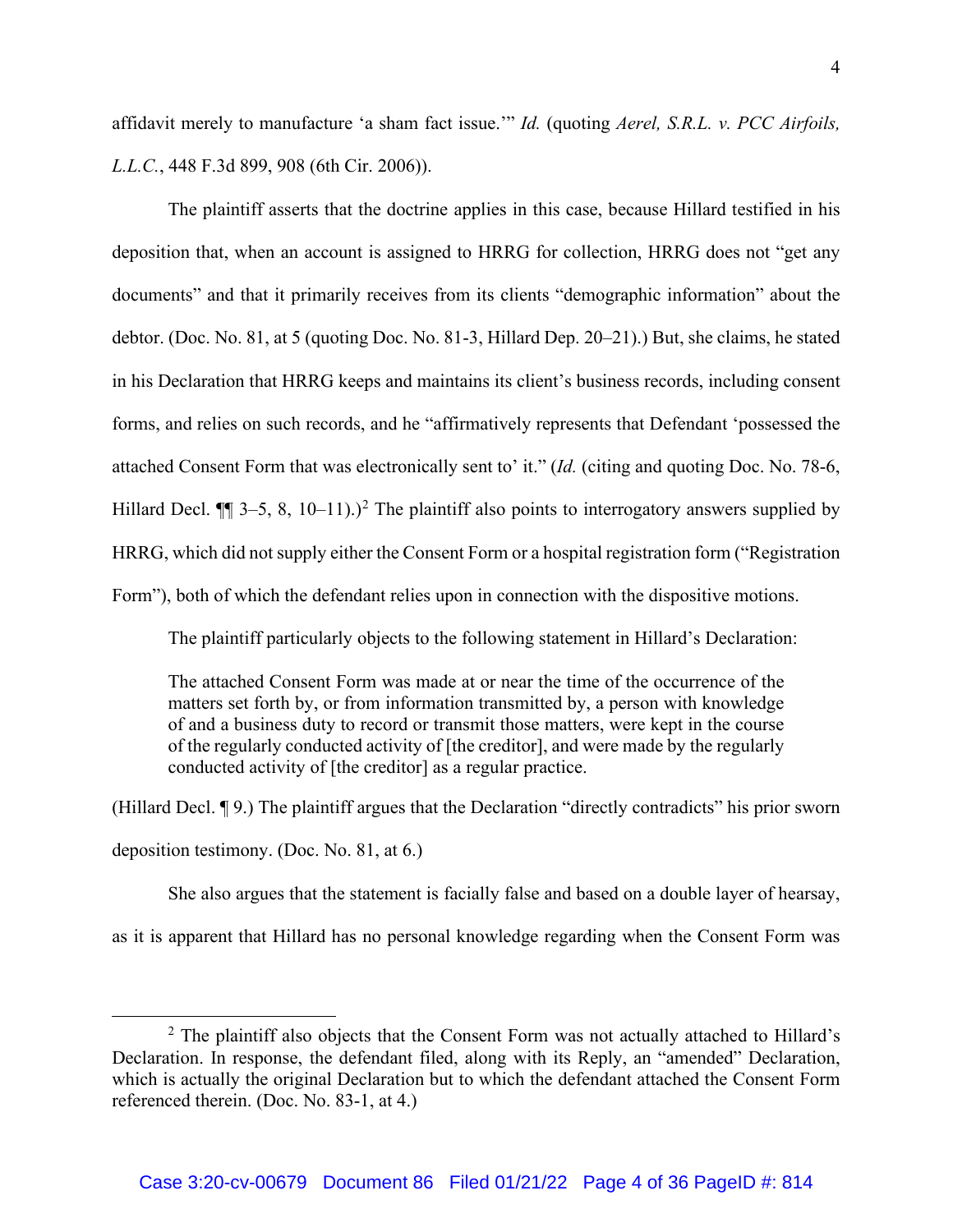created, how it was made, or who made it, nor could he possibly know whether it was a document "kept in the course of [the creditor's] regularly conducted [business] activity." (*Id.*) Moreover, Hillard testified in his deposition that his knowledge regarding the Consent Form was based solely on information provided to HRRG by its client. (Doc. No. 78-5, Hillard Dep. 100; Doc. No. 74, Hillard Dep. 101–02, 122.) He has no personal knowledge of when Stewart's daughter was admitted to the hospital or what happened when she was there. (Doc. No. 74, Hillard Dep. 122– 23.)

In response, the defendant points out that the plaintiff received both of the documents the plaintiff now seeks to exclude—the Registration Form and the Consent Form—in June 2021 with the defendant's Third Supplemental Responses to Plaintiff's Request for Production of Documents, well before the defendant filed its Motion for Summary Judgment. In response to the plaintiff's Statement of Additional Facts, the defendant also argues that the plaintiff cherry-picks from Hillard's testimony and that his Declaration does not directly contradict his deposition testimony.

Indeed, Hillard testified in his deposition that his company does not receive "paper documents" with its accounts; it typically receives an electronic file containing largely demographic information and information relevant to the collection of a specific debt. (Doc. No. 81-3, Hillard Dep. 21.) His Declaration clarifies that additional documents—such as consent forms—are "made available to HRRG upon request" and that, in the course of its regularly conducted activity, HRRG possessed the Consent Form that was electronically sent to it by the medical provider and attached as an exhibit to his Amended Declaration. (Hillard Decl. ¶¶ 4, 8.) The court finds no inherent contradiction in Hillard's statement that HRRG obtains additional documents upon request. Moreover, as also addressed, below, Hillard is clearly competent to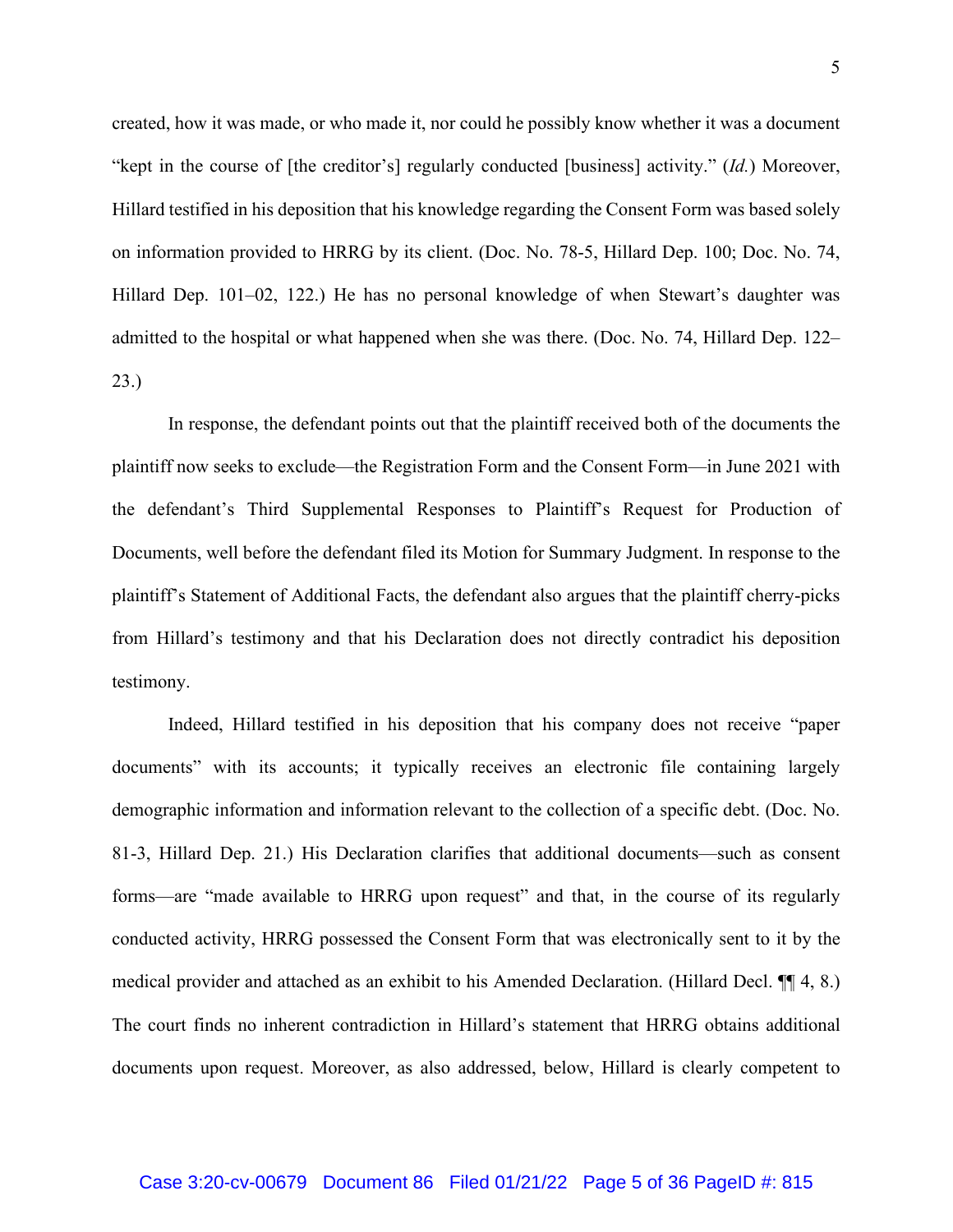testify that HRRG obtained the Consent Form and Registration Form from its creditor client in connection with the plaintiff's accounts. Further, while the court finds that Hillard's statements regarding the execution and maintenance of the Consent Form cannot be reasonably credited, the discounting of those statements does not require excluding the Declaration—or the Consent Form attached to it—from consideration. The court will not strike the Declaration.

Other issues with the parties'—particularly the defendant's—submissions are addressed below, in the context in which they arise.

#### **I. STANDARD OF REVIEW**

Summary judgment is appropriate where there is no genuine issue as to any material fact and the movant is entitled to judgment as a matter of law. Fed. R. Civ. P. 56(c). "By its very terms, this standard provides that the mere existence of some alleged factual dispute between the parties will not defeat an otherwise properly supported motion for summary judgment; the requirement is that there be no genuine issue of material fact." *Anderson v. Liberty Lobby, Inc.*, 477 U.S. 242, 247–48 (1986). In other words, even if genuine, a factual dispute that is irrelevant or unnecessary under applicable law is of no value in defeating a motion for summary judgment. *Id.* at 248. On the other hand, "summary judgment will not lie if the dispute about a material fact is 'genuine[.]'" *Id.* A fact is "material" within the meaning of Rule 56(c) "if its proof or disproof might affect the outcome of the suit under the governing substantive law." *Anderson*, 477 U.S. at 248. A genuine dispute of material fact exists if the evidence is such that a reasonable jury could return a verdict for the non-moving party. *Harris v. Klare*, 902 F.3d 630, 634-35 (6th Cir. 2018).

The party bringing the summary judgment motion has the initial burden of identifying portions of the record that demonstrate the absence of a genuine dispute over material facts. *Pittman v. Experian Information Solutions, Inc.*, 901 F.3d 619, 627–28 (6th Cir. 2018). If the summary judgment movant meets that burden, then, in response, the non-moving party must set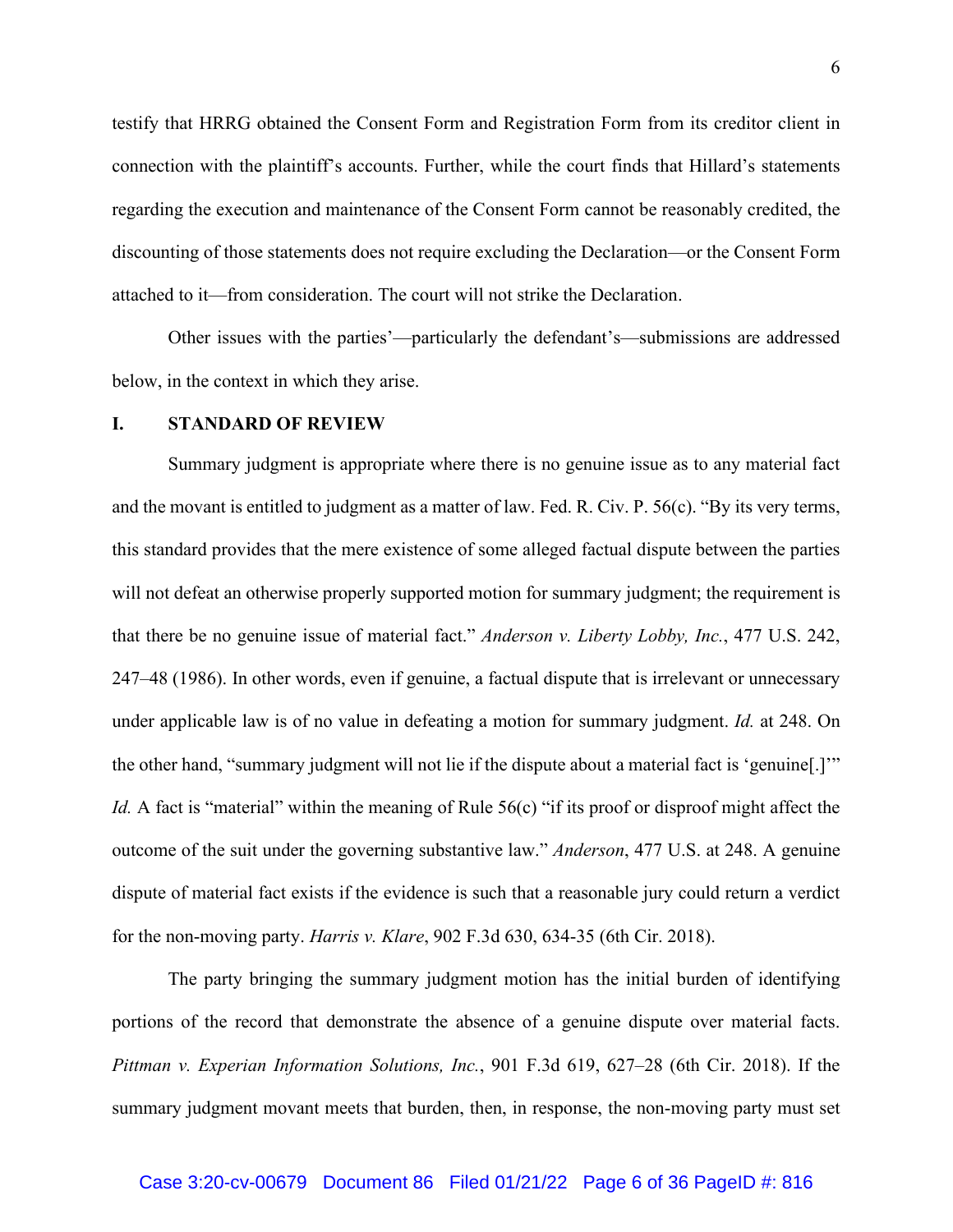forth specific facts showing that there is a genuine issue for trial. *Id.* at 628. A party asserting that a fact either cannot be or is genuinely disputed must support the assertion by citing to materials in the record, including, but not limited to, depositions, documents, affidavits or declarations. Fed. R. Civ. P.  $56(c)(1)(A)$ .

In reviewing a motion for summary judgment, this court must view the evidence in the light most favorable to the non-moving party. *Tlapanco v. Elges*, 969 F.3d 638, 647 (6th Cir. 2020) (quoting *Anderson*, 477 U.S. at 248). Likewise, the court should view the facts and draw all reasonable inferences in favor of the non-moving party. *Pittman*, 901 F.3d at 628. Credibility judgments and weighing of evidence are improper. *Hostettler v. College of Wooster*, 895 F.3d 844, 852 (6th Cir. 2018). In deciding the motion, the court determines whether sufficient evidence has been presented to make the issue of fact a proper jury question. *Id.* The mere existence of a scintilla of evidence in support of the non-moving party's position will be insufficient to survive summary judgment; rather, there must be evidence upon which the jury could reasonably find for the nonmoving party. *Rodgers v. Banks*, 344 F.3d 587, 595 (6th Cir. 2003).

On a motion for summary judgment, a party may object that the supporting materials specified by its opponent "cannot be presented in a form that would be admissible in evidence." Fed. R. Civ. P. 56(c)(2). "Once an objection is properly made, the proponent must 'show that the material is admissible as presented or . . . explain the admissible form that is anticipated.'" *Mangum v. Repp*, 674 F. App'x 531, 536–37 (6th Cir. 2017) (quoting Fed. R. Civ. P. 56(c) advisory committee's note to 2010 amendment).

"[T]he standards upon which the court evaluates the motions for summary judgment do not change simply because the parties present cross-motions." *Taft Broad. Co. v. United States*, 929 F.2d 240, 248 (6th Cir. 1991). In this situation, the court must "evaluate each motion on its own

#### Case 3:20-cv-00679 Document 86 Filed 01/21/22 Page 7 of 36 PageID #: 817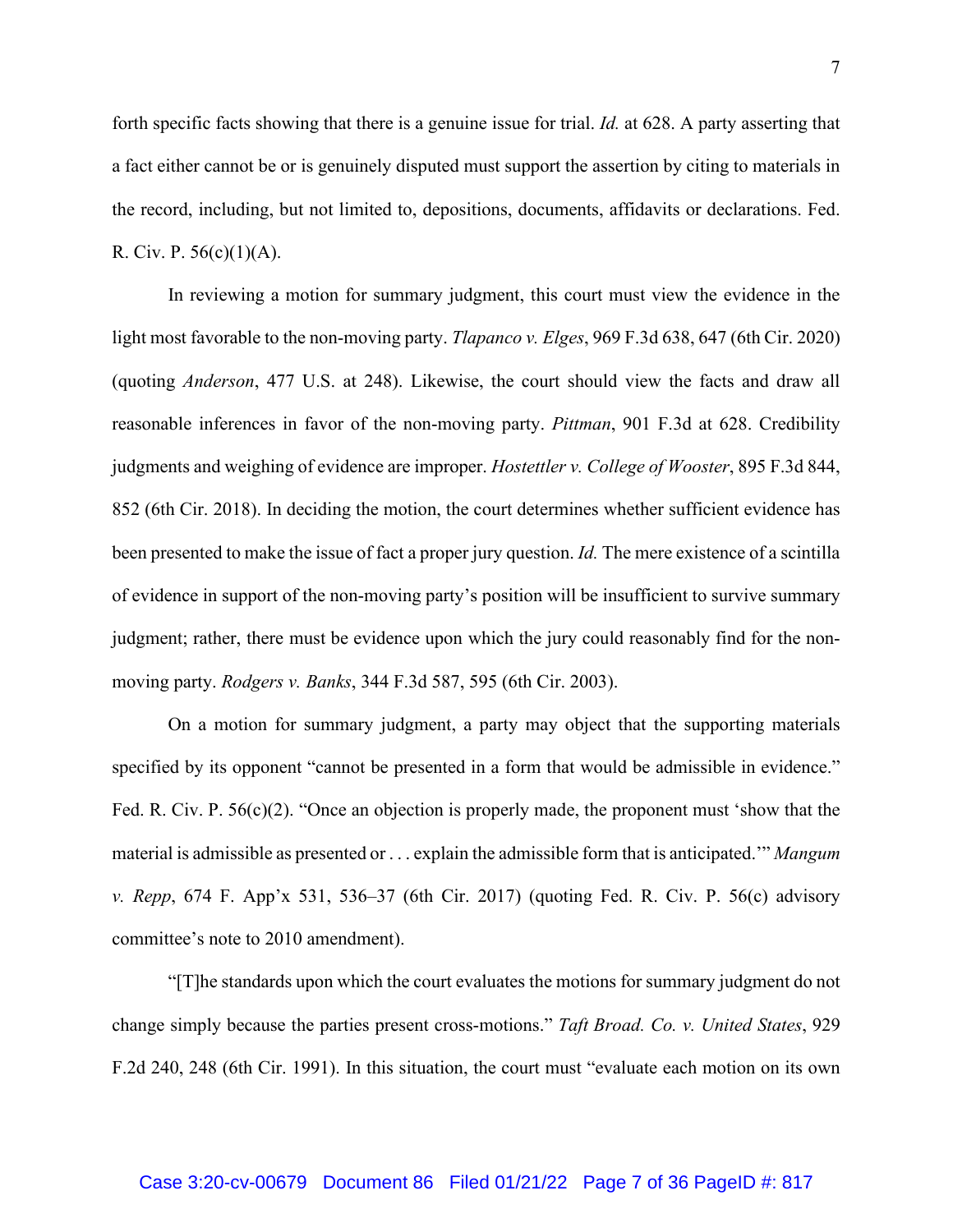merits and view all facts and inferences in the light most favorable to the non-moving party." *Wiley v. United States*, 20 F.3d 222, 224 (6th Cir. 1994). The fact that both parties filed motions for summary judgment does not mean that judgment as a matter of law is necessarily warranted in favor of one of the parties, even if many of the facts are stipulated or agreed upon. *See B.F. Goodrich Co. v. U.S. Filter Corp.*, 245 F.3d 587, 593 (6th Cir. 2001) ("A trial court may conclude, when reviewing the undisputed material facts agreed upon by the parties and drawing all inferences, in turn, for the non-moving party, that a genuine issue exists as to those material facts, in which case the court is not permitted to resolve the matter, but rather, must allow the case to proceed to trial.").

## **II. THE PLAINTIFF'S STATEMENT OF UNDISPUTED FACTS3**

Plaintiff Angela Stewart is a natural person allegedly obligated to pay a debt. Defendant HRRG, in the course of its business, regularly attempts to collect, directly or indirectly, debts owed or due, or asserted to be owed or due, to another and is a "debt collector" as the term is defined by the FDCPA, 15 U.S.C. § 1692a(6). Karl Hillard is HRRG's Assistant Vice President and custodian of records. (Doc. No. 74, Hillard Dep. 9; Doc. No. 83-1, Hillard Decl. ¶¶ 1, 12.)

HRRG has (or had) two different "accounts" for the plaintiff relating to two allegedly unpaid debts (collectively, the "Debt") incurred in connection with medical services provided for Stewart's minor child. The medical services related to the accounts were provided, respectively, on October 27, 2018 and December 4, 2018. The creditor/medical provider assigned the first account ("First Account") to HRRG for collection on April 22, 2019 and the second account ("Second Account"), on June 17, 2019. HRRG did not verify the information provided by its client

<sup>&</sup>lt;sup>3</sup> The facts set forth in this section are derived from the Defendant's Response to the Plaintiff's Statement of Facts (Doc. No. 80-1) and are undisputed for purposes of the plaintiff's Motion for Partial Summary Judgment, unless otherwise indicated.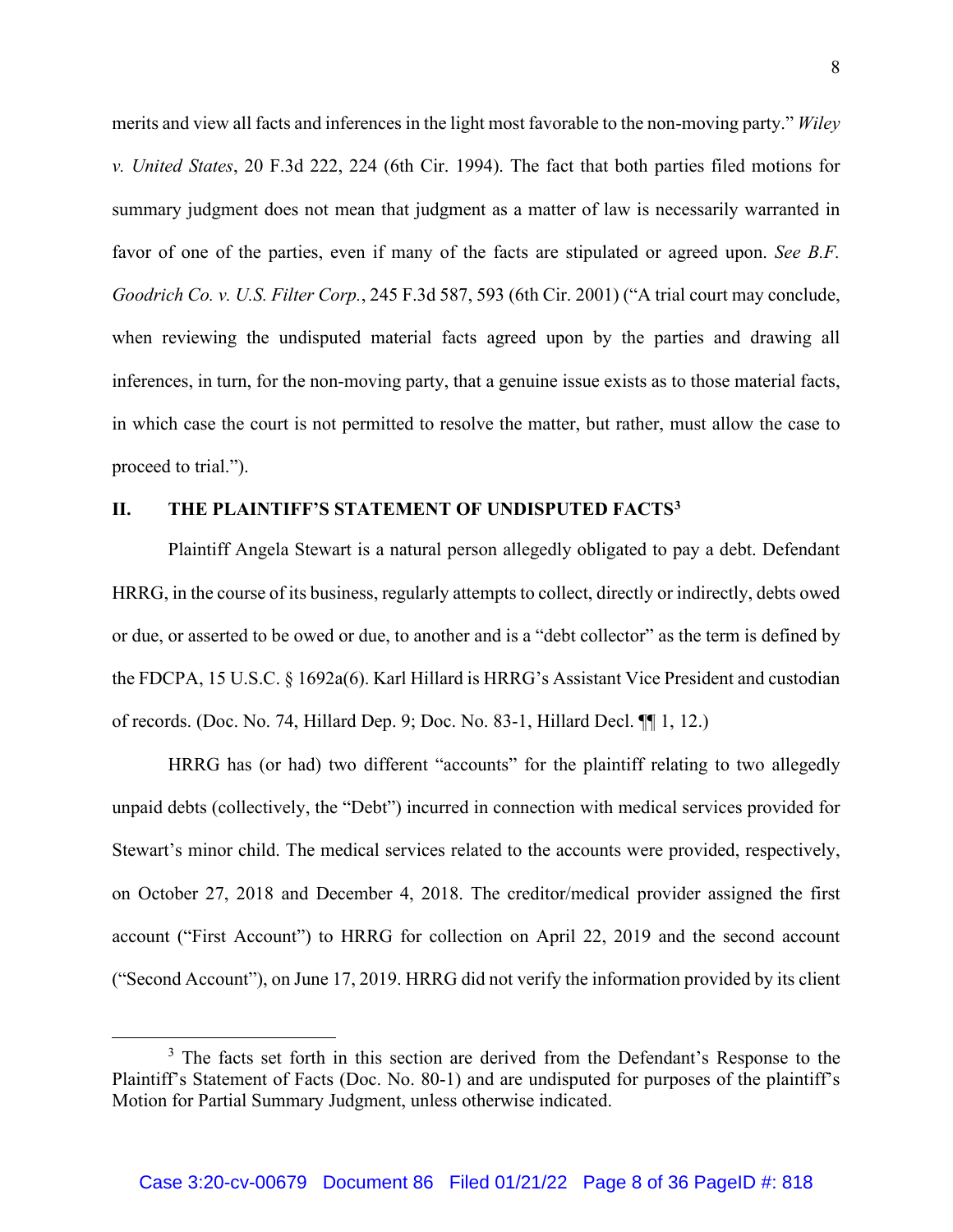regarding the Debt. Instead, it simply assumed that the information provided by the creditor was valid.

HRRG uses a third-party vendor, Nordis, for "all of [its] letters" sent to consumer debtors. (Doc. No. 74, Hillard Dep. 26, 53.) As part of the process, HRRG provides Nordis "with the data they need to send the letters." (*Id.* at 54.) HRRG, through Nordis, sent the plaintiff four letters in connection with the Debt. The plaintiff never actually received any of these letters, except through discovery in this case. (Doc. No. 78-4, Stewart Sept. 24, 2021 Dep. (hereinafter, "Stewart 2021 Dep."), at 63, 64, 65;<sup>4</sup> Doc. No. 81-1, Pl.'s Resp. to Def.'s Statement of Fact No. 22.)

The plaintiff states that she did not give HRRG consent to communicate with any third party in connection with the collection of the Debt. (Doc. No. 77-7, Stewart Decl. ¶ 13.) The defendant purports to deny this statement, but its denial is not supported with reference to any citation to the factual record, as required by Federal Rule of Civil Procedure  $56(c)(1)(A)$  and Local Rule 56.01(c). The court, therefore, will consider the fact to be undisputed for the purposes of Stewart's motion. *Accord, e.g.*, *Braden v. WESCO Distrib., Inc.*, No. 3:18-cv-00644, 2019 WL 6329662, at \*6 (M.D. Tenn. Nov. 26, 2019) (Trauger, J.).

The plaintiff has a cell phone, and her cell phone number ends in 2735. This was the only number HRRG called to contact the plaintiff in connection with the Debt. HRRG obtained Stewart's telephone number from its client, the medical provider. (Doc. No. 74, Hillard Dep. 83, 102, 177–78.) Stewart avers, however, that she did not provide the medical provider with her telephone number in connection with its provision of services to her minor child in October or

<sup>&</sup>lt;sup>4</sup> While the plaintiff provided deposition excerpts, the defendant produced the entire transcript of the plaintiff's September 24, 2021 deposition, and the court refers to that filing. The transcript was produced in condensed form, and the page numbers referenced herein are to the deposition transcript pagination rather than to the page numbers assigned by the court's electronic filing system.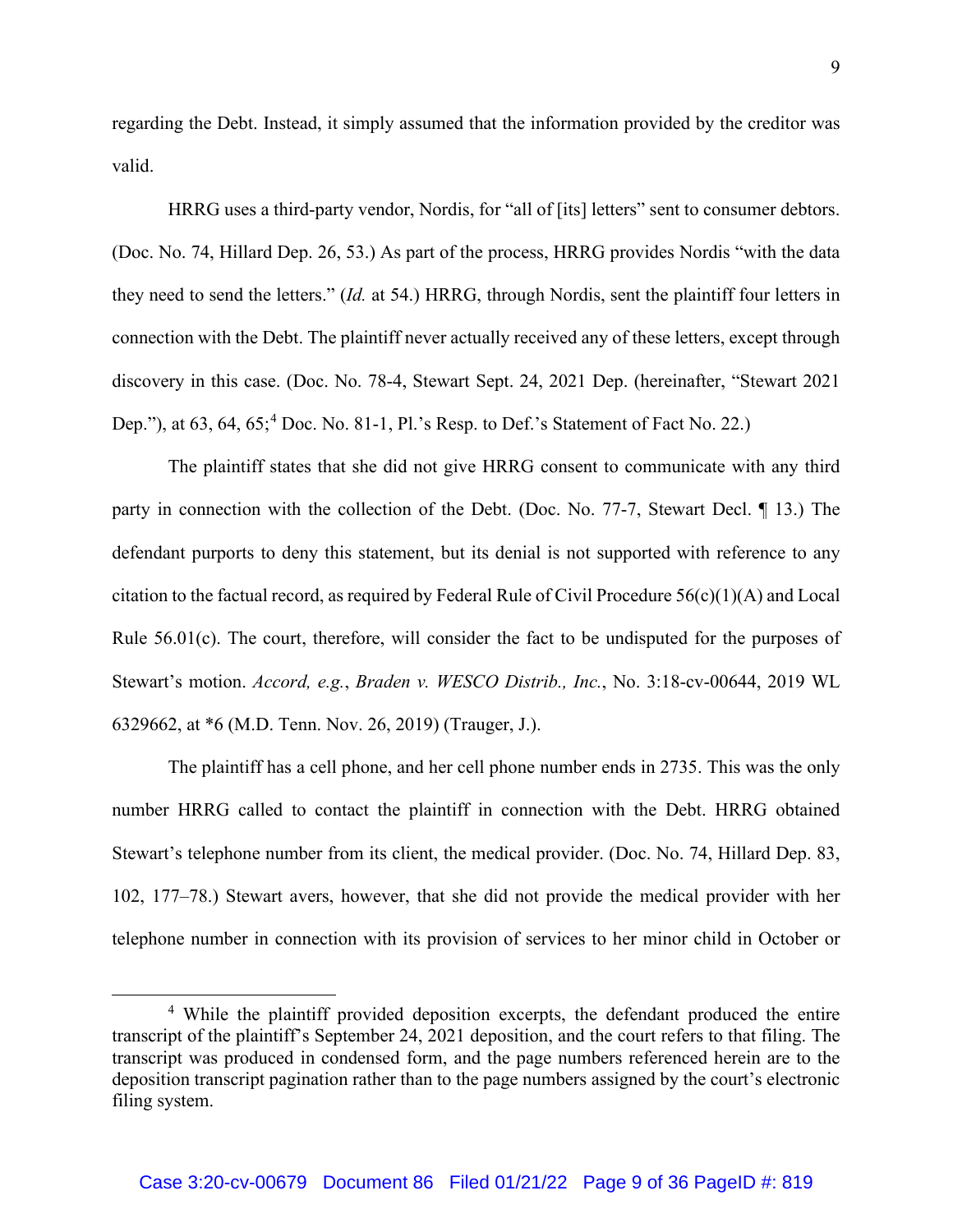December 2018, that she did not consent to calls from the medical provider—or from a debt collector acting on behalf of the medical provider—regarding the charges for those services, and that she did not consent to the defendant's calling her using an artificial or prerecorded voice. (Doc. No. 77-7, Stewart Decl. ¶¶ 5–8, 10–12; *see also* Stewart 2021 Dep. 25, 42, 43.)

In its Response to the plaintiff's Statement of Undisputed Facts, HRRG also purports to deny the plaintiff's statements that she did not provide her telephone number to the medical provider, did not consent to calls from a collection agency, and did not consent to calls using an artificial or prerecorded voice. Perhaps unsurprisingly, in light of the defendant's generally lackadaisical approach to this case, these denials are not supported by citations to the factual record. Ordinarily, as indicated above, this failure to comply with Federal Rule of Civil Procedure  $56(c)(1)(A)$  and Local Rule  $56.01(c)$  would permit the court treat the relevant facts as undisputed for the purposes of Stewart's motion. However, the court notes that there is actually evidence in the record to support the defendant's denials, cited and relied upon by the defendant in connection with its own Motion for Summary Judgment, and the court exercises its discretion to consider those materials. Fed. R. Civ. P. 56(c)(3).

In response to Stewart's Statement of Undisputed Fact No. 21, which asserts that HRRG "obtained Plaintiff's cellular telephone number from its client," HRRG

admits only that it obtained Plaintiff's cellular telephone number from a consent form signed by Plaintiff, under which terms Plaintiff specifically authorized collection agencies to contact her about her account for purposes of collection by telephone, including wireless telephone numbers and including the use of prerecorded or artificial voice messages and/or automated dialing.

(Doc. No. 80-1, Def.'s Resp. to Pl.'s Statement of Fact No. 21.)

Although the defendant's Response to the Plaintiff's Statement of Fact does not expressly cite to where in the record the Consent Form can be found, it is in the court's record, as noted above. Karl Hillard testified that, among the documents sent to HRRG electronically by its client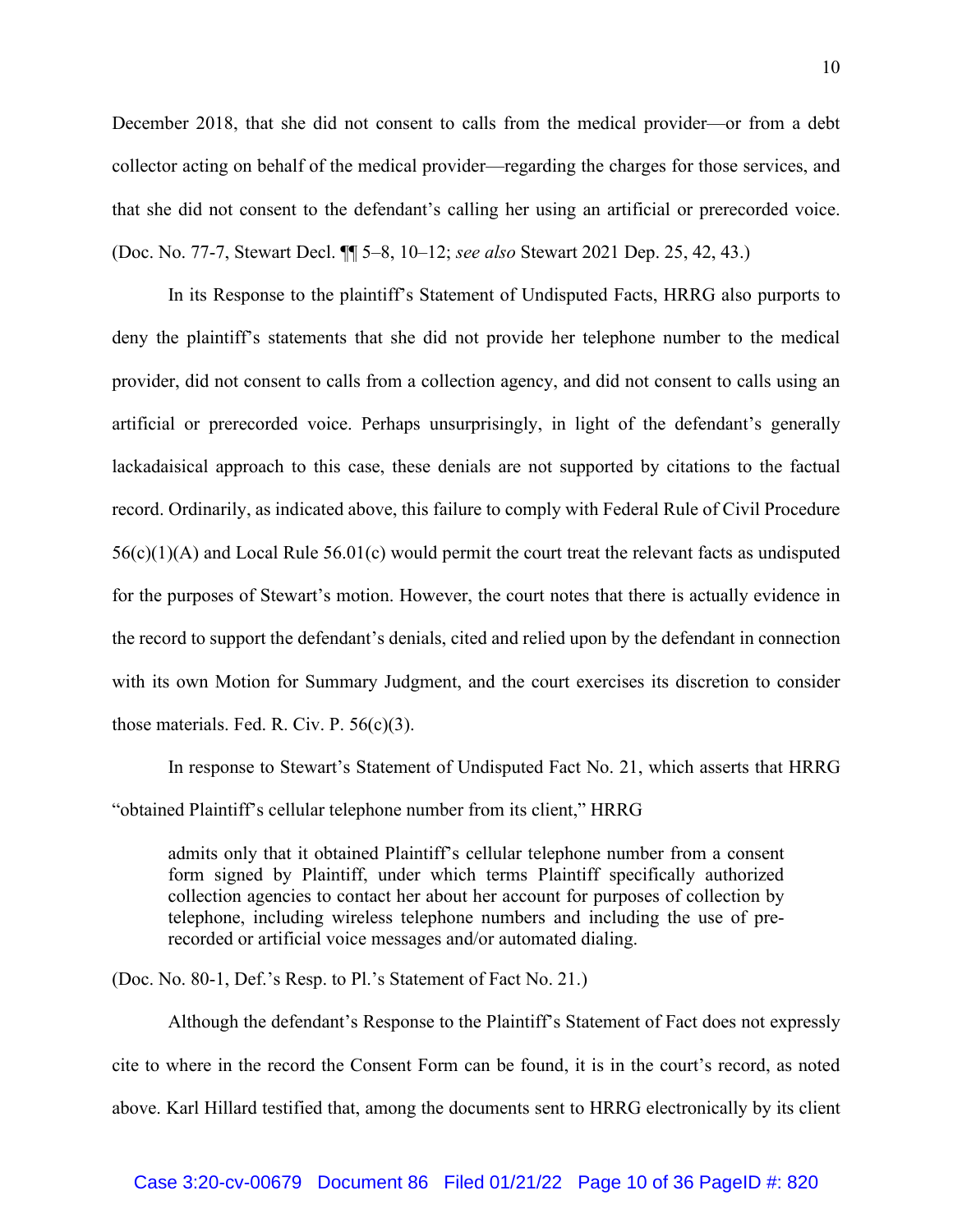in connection with Stewart's alleged Debt, HRRG is in possession of a Consent Form that bears the signature of Angela Stewart. (Hillard Decl. ¶¶ 4, 8–11; Doc. No. 83-1, at 4.) The Consent Form in question appears on its face to have been drafted by the medical provider in question, the Scottsville Medical Center ("SMC" or "Medical Center"), and, by her signature, the signatory agreed that the Medical Center and its

collection agencies may contact me regarding . . . information about my account or for the purposes of collection by telephone at any number provided by me including wireless telephone numbers . . . . Methods of contact may include the use of prerecorded or artificial voice messages and/or automated dialing.

(Doc. No. 83-1, at 4.) Although Stewart denies giving any such consent and, thus, by extension, denies having signed the Consent Form, at least in connection with the services that gave rise to the Debt, the defendant is in possession of a Consent Form, provided by its client and purportedly signed by Angela Stewart, the debtor whose accounts were to be pursued by HRRG, which purported to grant consent to contact by a debt collector. Although the Consent Form is not dated and does not contain any additional information to verify that the Angela Stewart who signed the form is the same person as the plaintiff in this lawsuit, it does reflect the redaction of a name, the initials of which are B.A, an associated date of 10/14, with the year redacted, and a typed date of 12/04/18. These notations are relevant because: (1) the initials of the name of the child for whom the plaintiff sought the medical services that gave rise to the disputed Debt are B.A. (*see* Stewart 2021 Dep. 13–14); (2) the plaintiff stated in her deposition that B.A.'s birthday is October 14 (*id.* at 21); and (3) December 4, 2018 is one of the two dates on which the plaintiff concedes, at least for purposes of her motion, that she obtained medical services for her daughter B.A. (Doc. No. 77- 1, Pl.'s Statement of Fact No. 7.)

In addition, HRRG is in possession of what appears to be a Registration Form from the SMC, regarding which the plaintiff was questioned during her deposition. Although the plaintiff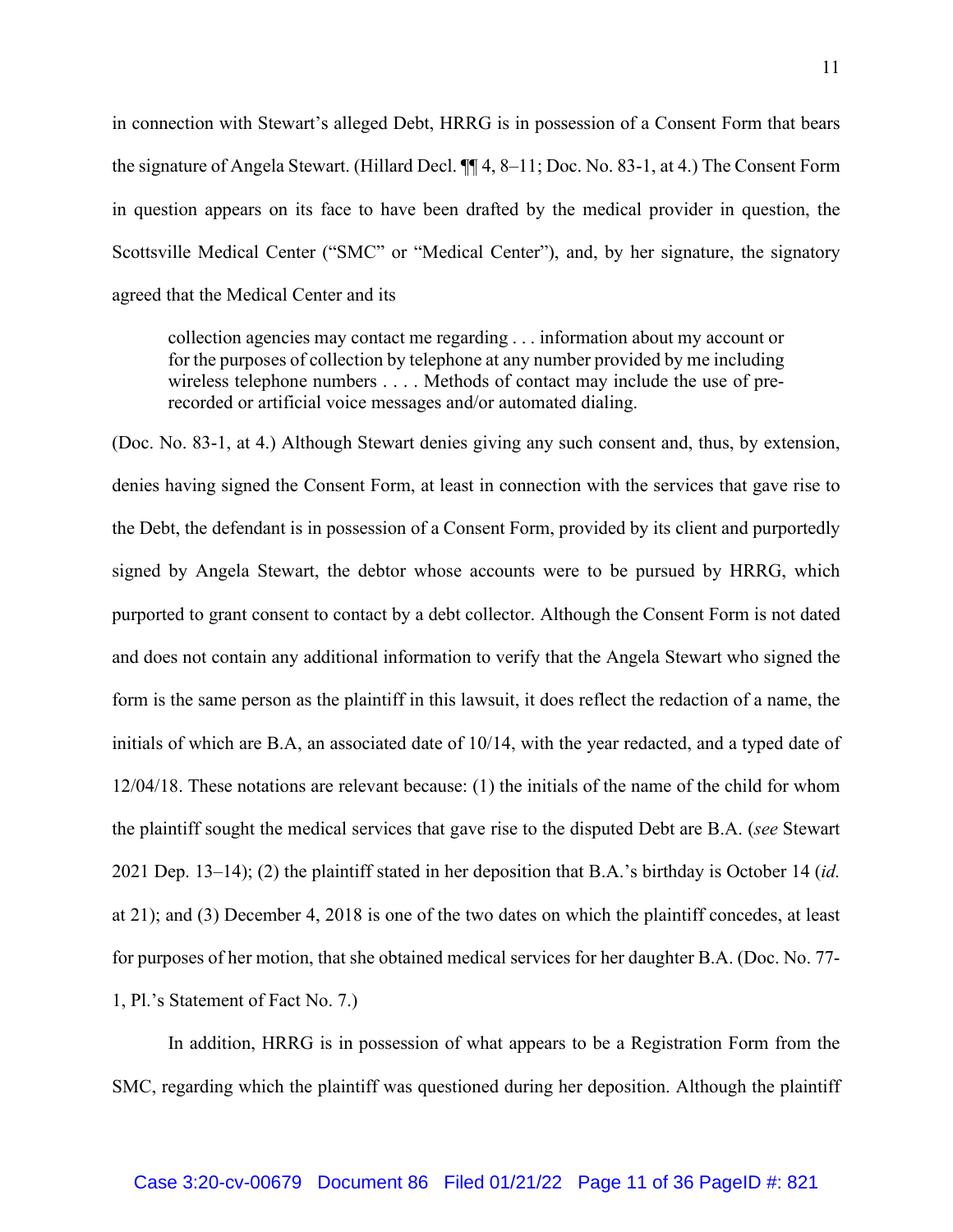denies providing her telephone number to the SMC upon her child's admission to the emergency room, Hillard testified that it obtained the Registration Form from the SMC (Doc. No. 74, Hillard Dep. 122), and the plaintiff admitted that the Registration Form reflects her current telephone number, even though it also reflects what was, even in the Fall of 2018, an outdated address for her (Stewart 2021 Dep. 22–23; Doc. No. 81-1, Pl.'s Resp. to Def.'s Statement of Undisp. Fact No. 1).

Based on all of this evidence, the court finds that there is a genuine factual dispute as to whether the plaintiff signed the Consent Form at the time of her daughter's admission to the SMC. On its face, the Consent Form reflects information that gives rise to a permissible inference that the plaintiff signed it in connection with at least one of her daughter's hospital admissions. At the same time, however, the form, at least in theory, could have been signed by some other Angela Stewart, and, even assuming it was signed by the plaintiff herself, there is no affirmative proof as to when or under what circumstances the form was signed.

Likewise, there is also a material factual dispute as to whether the plaintiff actually provided her telephone number to the hospital at the time of her daughter's hospital admissions. Although the Registration Form reflects the plaintiff's correct telephone number, the plaintiff's contact information could have already been in the hospital's database, a theory that is supported by the fact that the Registration Form reflects an outdated address for the plaintiff. The information also could have been supplied to the hospital by the plaintiff's daughter's insurer. No person from the hospital has testified as to how the plaintiff's data was presented to or stored by the SMC, and Karl Hillard does not have the ability to supply that information. All he can legitimately claim is that the hospital provided the document to his company. Thus, it is clear only that HRRG obtained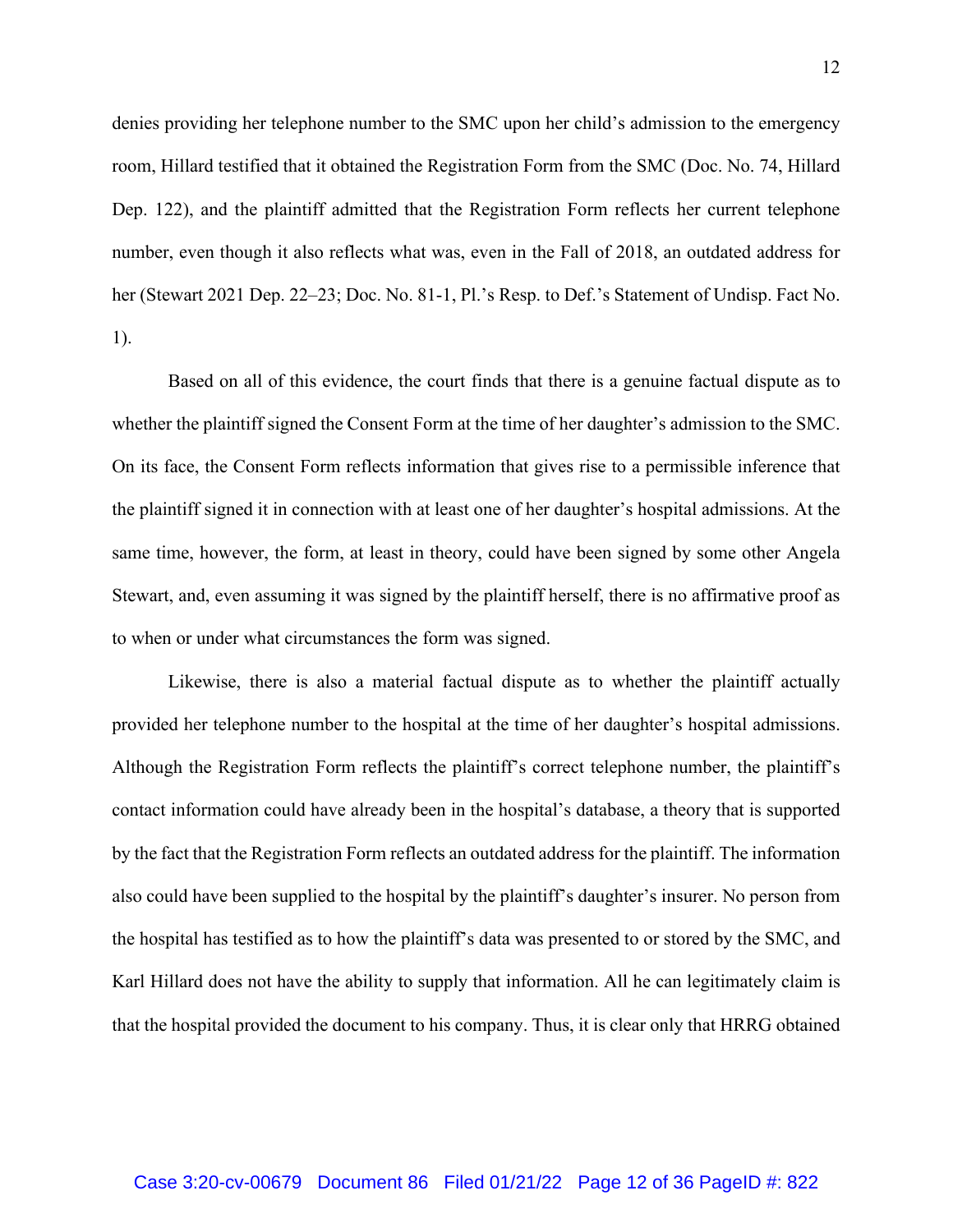both the Consent Form and the Registration Form from the SMC at or sometime after the hospital referred collection on the Debt to HRRG.

HRRG uses a telephone dialing system called Guaranteed Contacts ("GC Dialer") from Ontario Systems to place telephone calls to debtors. When HRRG makes an outbound call and the GC Dialer detects an answering machine, the GC Dialer leaves a prerecorded message. On or around September 23, 2019, HRRG, using the GC Dialer, left Stewart a voicemail message using an artificial or prerecorded voice. (Hillard Dep. 76–77, 78.) The voicemail message stated, in substantial part:

[HRRG] calling. Please return our call at 1-800-984-9115. HRRG is a debt collector. This is an attempt to collect a debt. Any information obtained will be used for that purpose. Please do not erase this message until you have returned our call at 1-800-984-9115. Visit us at hrrgcollections.com.

(Doc. No. 77-1, Pl.'s Request for Admission No. 9; Hillard Dep. 78.) Hillard agreed that this message "accurately describes the script defendant uses for its voicemail messages." (Hillard Dep. 78.) In response to the plaintiff's Statement of Undisputed Facts, the defendant purports to deny that its "standard prerecorded voicemail message is virtually identical" to the message it left for Stewart on September 23, 2019, but it does not provide any support for its denial, nor does the record appear to support its denial. The court concludes that this fact is undisputed for purposes of the plaintiff's Motion for Partial Summary Judgment.

HRRG's account notes show "gc" when a call is placed to a consumer using the GC Dialer. HRRG placed telephone calls to Stewart's cell phone and left 62 voicemail messages using an artificial or prerecorded voice. Each of these calls was made in connection with the collection of a debt.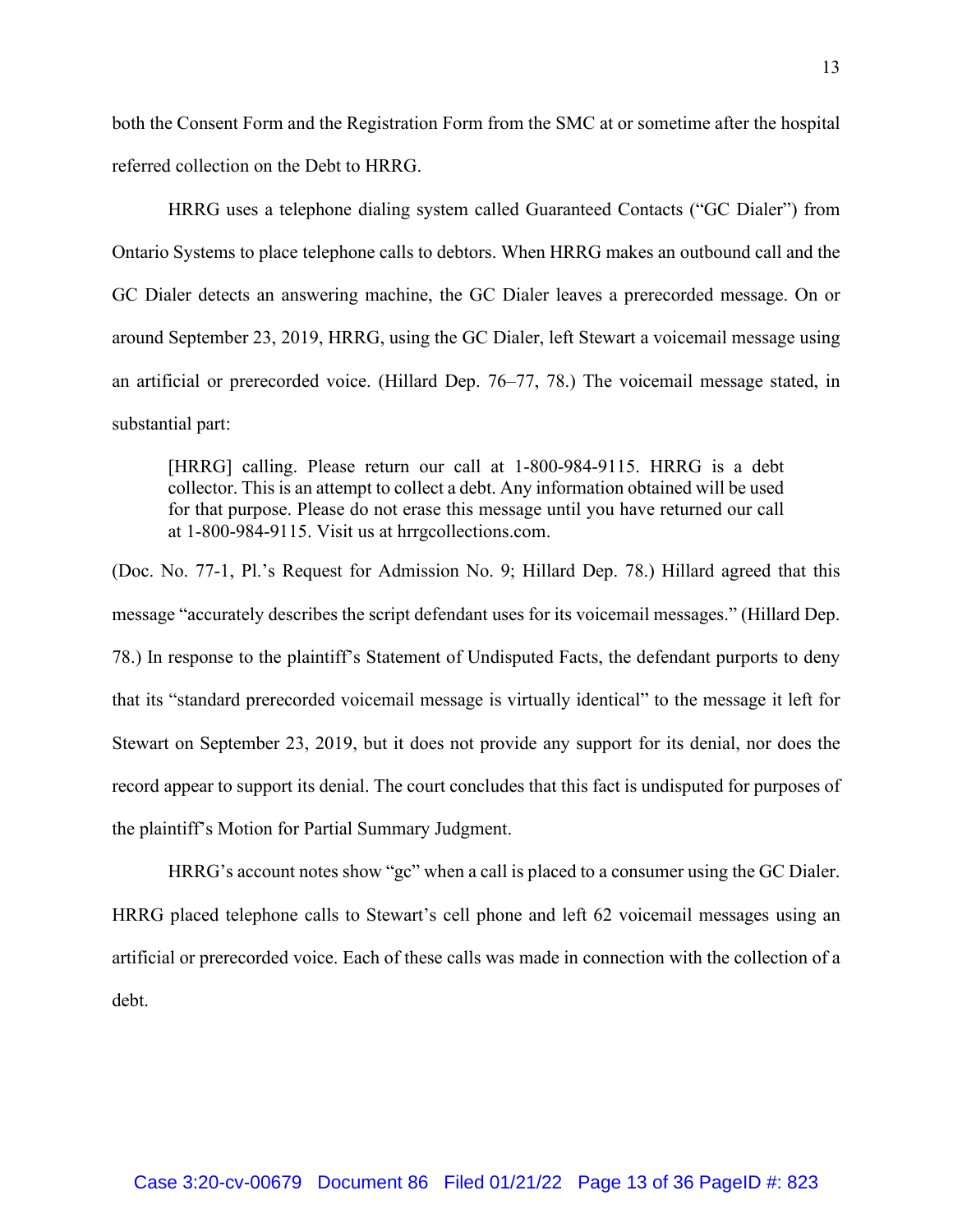## **III. DEFENDANT'S STATEMENT OF UNDISPUTED FACTS5**

Insofar as the facts must be viewed differently for purposes of the defendant's Motion for Summary Judgment, those facts are set forth here.

In 2018, the plaintiff lived with her minor daughter at 2493 Franklin Road, in Scottsville, Kentucky. While living in Kentucky, the plaintiff obtained health insurance for her daughter through the Passport Health Plan, which requires enrollment with the Kentucky Medicaid program.

On October 27, 2018, the plaintiff admitted her minor daughter for treatment at the Scottsville Medical Center emergency room in Scottsville, Kentucky. The plaintiff acknowledges that her daughter had a second visit to the SMC, but she does not recall the exact date. (Stewart 2021 Dep. 37.) The defendant did not introduce any evidence to affirmatively establish the second date of admission.

Citing Exhibit 2 to the plaintiff's September 24, 2021 deposition, the Registration Form, the defendant states that, based on the information the plaintiff provided to the emergency room at each of these visits, the plaintiff's cellular phone number was provided as a contact number. (Doc. No. 78-2, Def.'s Statement of Undisp. Fact. No. 5.) In response, the plaintiff disputes that admissible evidence exists to support the assertion that she provided her telephone number as a contact number and, subject to that objection, contends that the fact is disputed. She asserts that the Registration Form identified as Exhibit 2 to her deposition was not filed with the deposition transcript and is not in the court's record and further states that the defendant has never produced authenticated medical records or the business records of its client. (Doc. No. 81-1, Pl.'s Resp. to

<sup>&</sup>lt;sup>5</sup> Unless otherwise indicated, the facts set forth in this section are derived from the Plaintiff's Response to the Defendant's Statement of Facts (Doc. No. 81-1) and are undisputed for purposes of the defendant's Motion for Summary Judgment.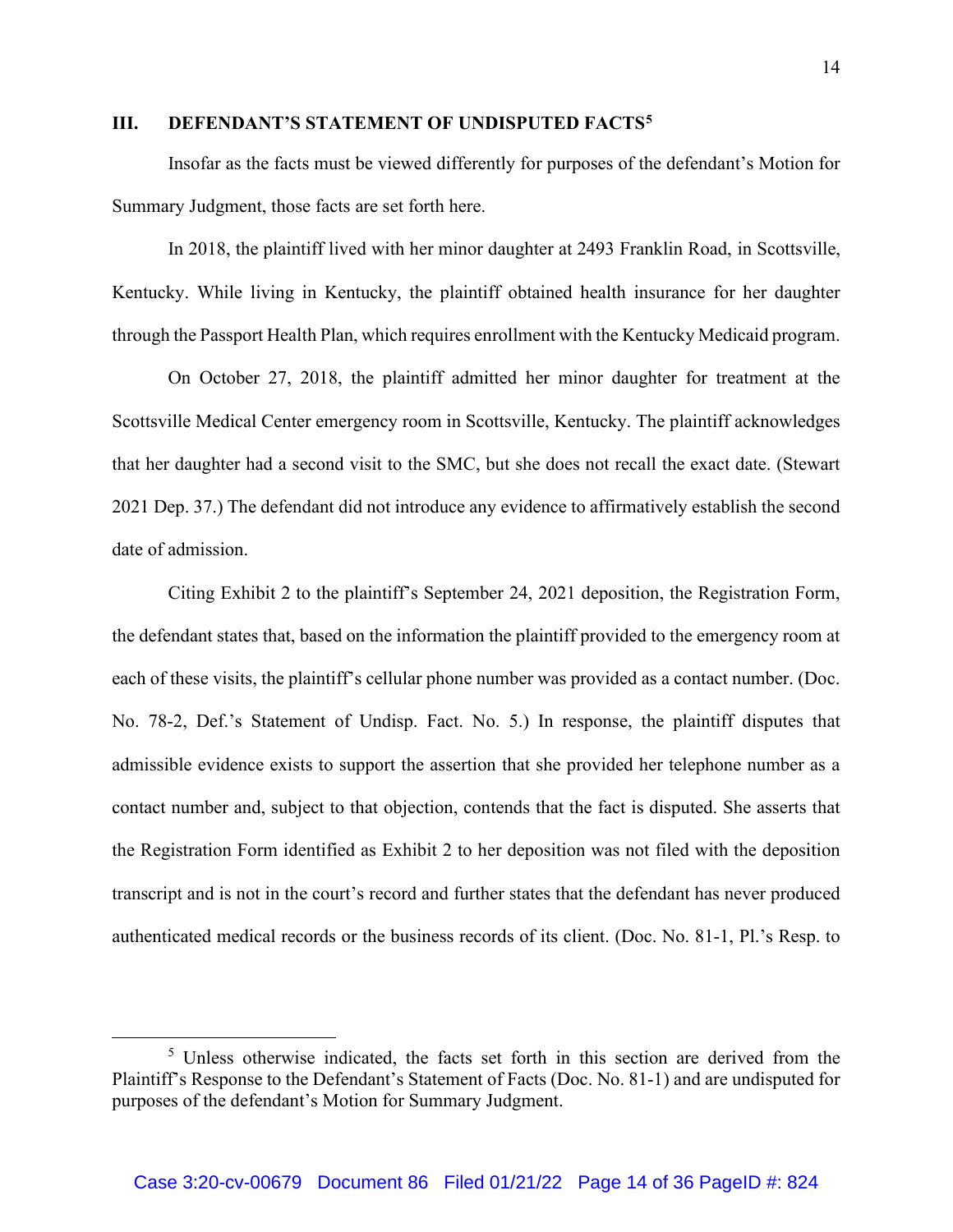Def.'s Statement of Undisp. Fact No. 5.) As set forth above, the plaintiff affirmatively testified that she did not give the hospital her telephone number. (Stewart 2021 Dep. 42, 43.)

The defendant, without actually rectifying its failure to include Exhibit 2 to the plaintiff's 2021 deposition as an exhibit in support of its Motion for Summary Judgment, submitted with its Amended Reply a copy of its Third Supplemental Responses to the Plaintiff's Requests for Production of Documents, which it produced to the plaintiff on June 24, 2021. This production appears to include the same Registration Form identified as Exhibit 2 to the plaintiff's 2021 deposition. (Doc. No. 85-2, at 2.) In the defendant's written Responses to Requests, the defendant responded to the plaintiff's request for "[a]ll documents Defendant sent to and/or received from any other person mentioning Plaintiff or related to the collection of Plaintiff's account," by stating: "Please see attached copy of October 27, 2018 records from Scottsville Medical Center currently in Defendant's possession, custody or control." (Doc. No. 85-2, at 10.) During her deposition, counsel for the defendant showed the plaintiff Exhibit 2, which he identified, without objection from the plaintiff, as the October 27, 2018 SMC record for the plaintiff's child's ER admission. The Registration Form reflects a "Service Date" of October 27, 2018. (Doc. No. 85-2, at 2.)

The following colloquy concerning the Registration Form identified as Exhibit 2 took place during the plaintiff's 2021 deposition:

Q. Okay. So in looking at Exhibit 2, which at the top says Medical Center Scottsville located at 456 Burnley Road in Scottsville, Kentucky, . . . you probably can see that there are black boxes over certain places, and that is because . . . that's personal information of your daughter's. . . .

This is a medical record from October 27, 2018, from the Scottsville Medical Center. And it . . . also states that the patient's date of birth is October 14th. Is that the same day as your daughter's birthday?

[Objection lodged.]

A. Yes.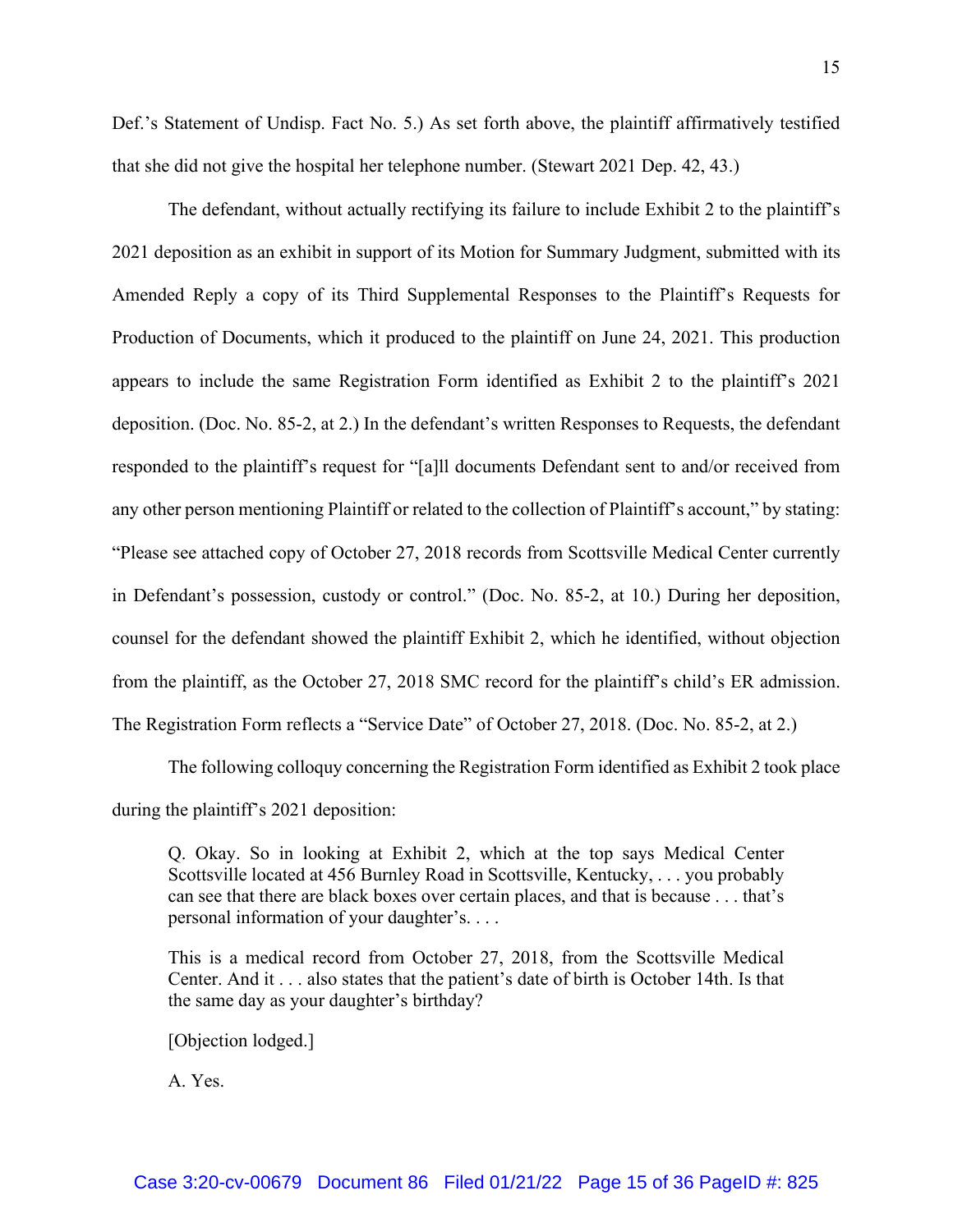Q. Okay. And the address, if you can see it, under the section that says patient information, the address that is listed is 1015 West Street, lot four, Gallatin, Tennessee, 37066. Can you see that?

A. Yes.

Q. Okay. And earlier in your deposition you testified that you were living at the Franklin Road in Scottsville address. Is that correct?

A. Yes.

. . . .

Q. Okay. Do you know why the West Street address is listed on this document?

A. No, I do not.

Q. Okay. So then under primary phone number, do you see where it reads [redacted]?

A. Yes.

Q. And is that your cell phone number?

A. Yes.

. . . .

Q. All right. So talking about the medical record that's on the screen now. It's dated October 27, 2018. And we're talking about the patient's information section.

Do you know anyone in the emergency room that day who would have your address—your address and telephone information that could have given it to the emergency room admission personnel?

[Objection lodged.]

A. No.

Q. Okay. Do you believe that you provided the address and phone number information that's on this form to the emergency room admissions people on October 27, 2018?

A. No.

Q. How do you believe that they got it?

A. I don't know.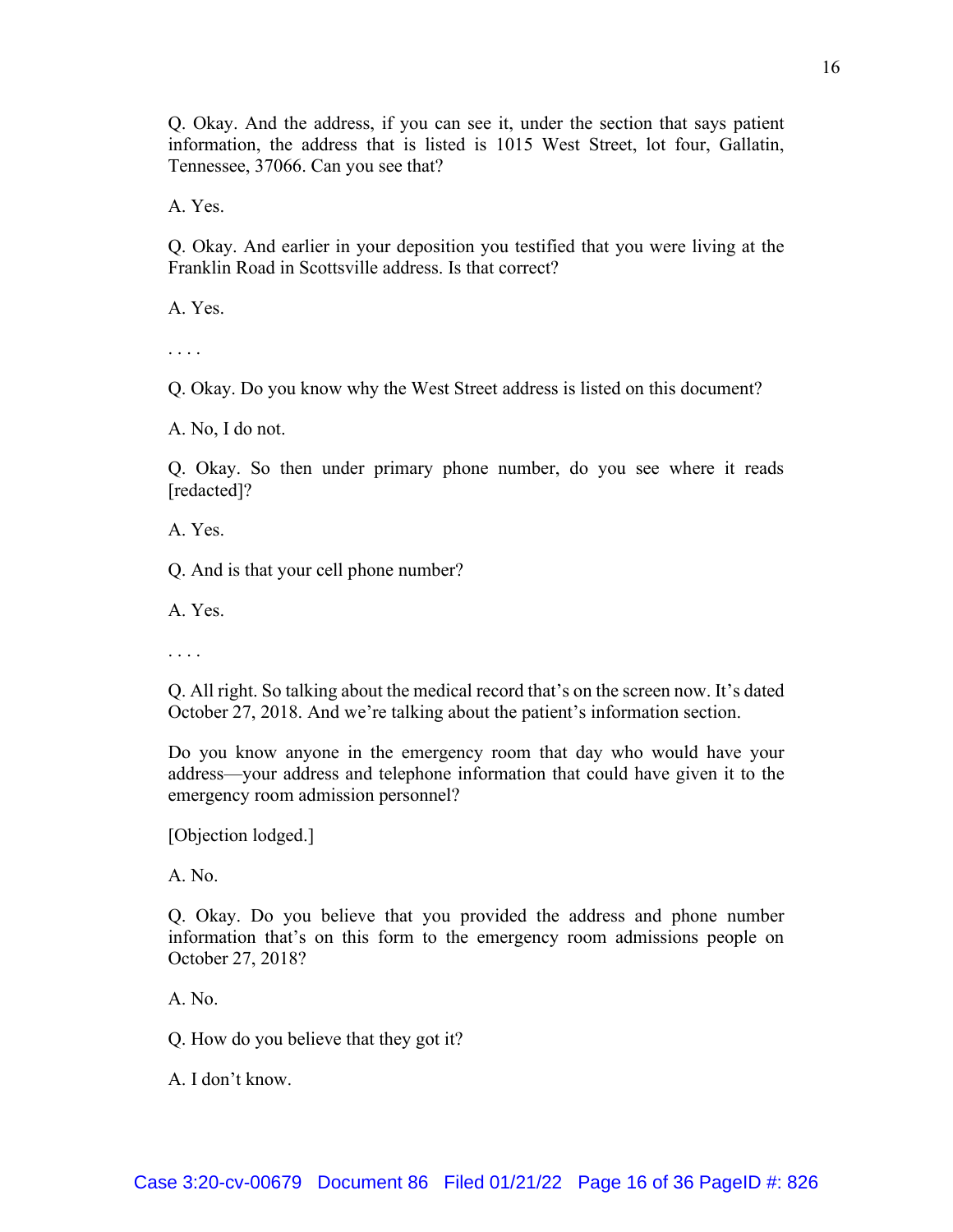(Stewart 2021 Dep. 21–25.)

The Registration Form identifies the plaintiff as "guarantor" on the patient's account, lists her address as the same as that provided for the patient (1015 West Street Lot 4, in Gallatin, Tennessee), and reflects her correct telephone number—the same telephone number as that listed for the patient in the "patient information" section. (Doc. No. 85-2, at 2; *see also* Stewart 2021 Dep. 72 ("Q. That is your cell phone, correct? A. Correct.").) The insurance information on the form is redacted, presumably because it relates to the plaintiff's daughter. The Registration Form does not contain any signature and appears to have been filled in electronically by Medical Center staff.

The plaintiff also objects to the truth of the defendant's assertion that the "admissions forms list Plaintiff as the 'guarantor' of the patient and living at 1015 West Street Lot 4, Gallatin, Tennessee 37066," on the basis that

no such document was included with Defendant's motion and no documents identified as "admission forms" were produced in this matter. Throughout the course of discovery, Defendant has neither produced authenticated medical records or business records of its client, nor identified any individuals to authenticate any such records. Thus, the unfiled document lacks foundation and is inadmissible hearsay.

(Doc. No. 81-1, Pl.'s Resp. to Def.'s Statement of Undisp. Fact No. 6.)

The plaintiff cannot reasonably dispute the truth of the assertion that the Registration Form in fact identifies her as the guarantor and provides an outdated address for her. What she is actually objecting to is the truth of the information included on the face of the Registration Form specifically, her designation as guarantor—and the assertion that she gave her telephone number to the SMC upon her daughter's admission. She also objects to the introduction of the Registration Form into evidence, on the basis that it is hearsay, is unauthenticated, and has not been presented and—in light of its introduction by Karl Hillard alone—cannot be presented in admissible form.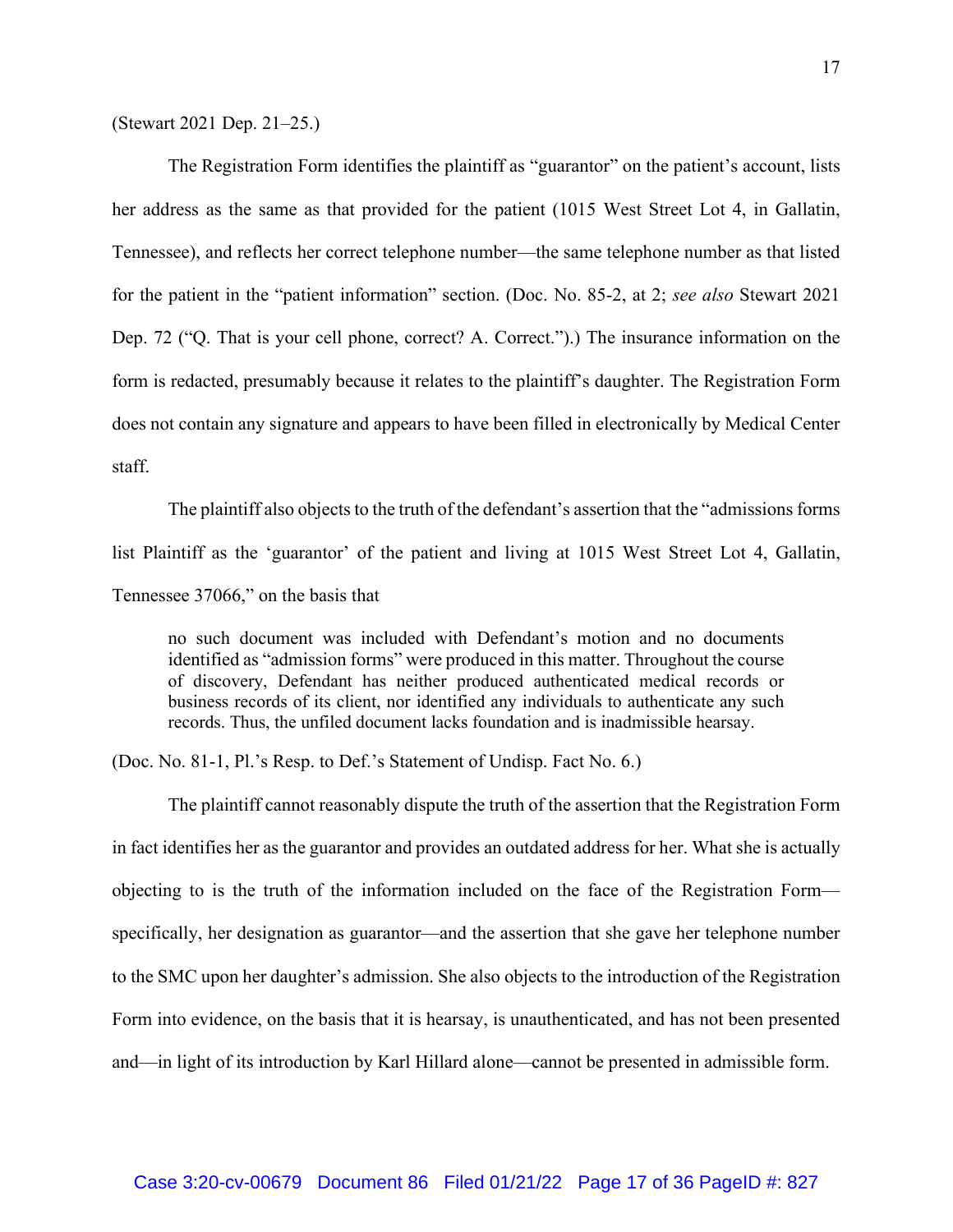The court finds, at this juncture, that the introduction of this document establishes only that HRRG received the Registration Form from the SMC as a document in the plaintiff's file pertaining to her accounts with the SMC, HRRG's client. Karl Hillard, as discussed above, is competent to testify to the existence of documents in HRRG's regularly kept business records and as to their provenance. However, that testimony does nothing to establish how the Registration Form came to be in SMC's records—who created it, how, based on what information. The plaintiff affirmatively testified that she did not know why the Registration Form contained either her telephone number or an outdated address. As set forth above, she affirmatively denies providing her telephone number to the SMC. The plaintiff's testimony that she never gave her telephone number to the SMC constitutes evidence that she did not and that the SMC obtained it from some other source. There is, in other words, a genuine factual dispute as to whether the plaintiff gave her telephone number to the SMC.

As also discussed above, HRRG asserts that the plaintiff signed the Consent Form attached as an exhibit to Hillard's Amended Declaration. For the reasons also discussed above, the court finds, for purposes of the defendant's Motion for Summary Judgment, too, that there is a material and genuine factual dispute as to whether the plaintiff signed this document in connection with either of her daughter's two admissions to the SMC.

HRRG asserts that the plaintiff owed balances of \$1,014 and \$968 for medical services provided to her minor daughter on two different dates in the fall of 2018. In support of this assertion, it cites to the dunning letters attached to the Second Amended Complaint (Doc. No. 60, at 17–26.) The plaintiff responds, and the court agrees, that the fact that HRRG sent her dunning letters reflecting these figures does nothing to establish that Stewart actually owed these amounts. Instead, it establishes only that the SMC conveyed to HRRG that the plaintiff owed those amounts.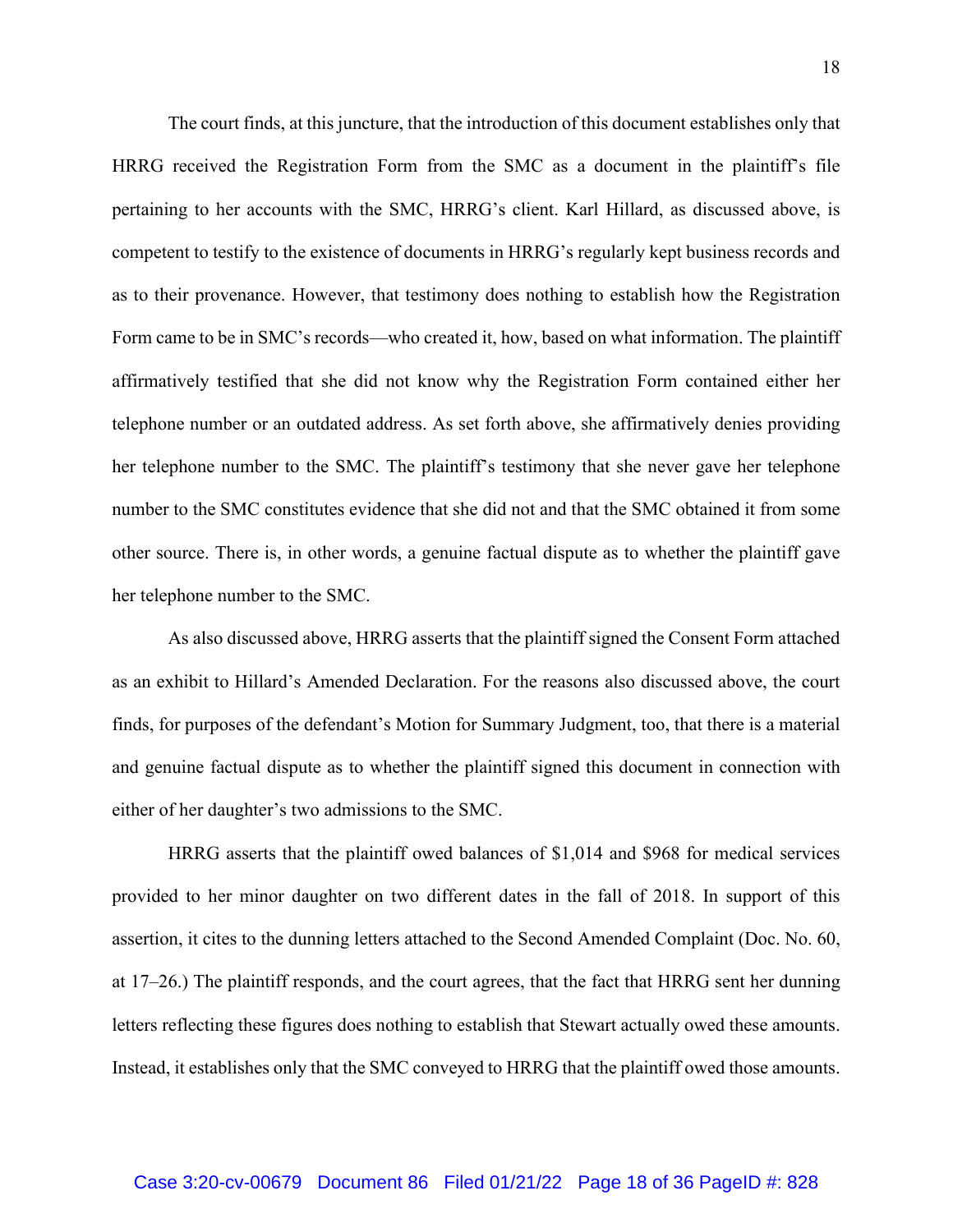## **IV. DISCUSSION**

### **A. The Parties' Motions**

Based largely on the facts set forth in her Statement of Undisputed Facts, the plaintiff initiated this lawsuit in August 2020. Her Second Amended Complaint ("SAC") was filed, with the court's permission, on July 16, 2021. It asserts four claims or "Counts" for violation of the Fair Debt Collection Practices Act ("FDCPA") and one claim for violation of the Telephone Consumer Protection Act ("TCPA"). The plaintiff moves for summary judgment only on the TCPA claim (Count V of the SAC) and two of the FDCPA claims (Counts I and IV). Specifically, Stewart argues that (1) the undisputed facts establish that the defendant violated the TCPA, 47 U.S.C. §  $227(b)(1)(A)(iii)$ , by placing 62 telephone calls to her cell phone number and leaving voicemail messages using an artificial or prerecorded voice; (2) the defendant violated the FDCPA, 15 U.S.C. § 1692c(b), by disclosing the alleged Debt to a third party without the plaintiff's consent on at least four occasions; and (3) the defendant violated the FDCPA, 15 U.S.C. § 1692e(5), by placing calls to her cell phone using an artificial or prerecorded voice, in violation of the TCPA, and by "implying that it will illegally contact, or continue to illegally contact, the consumer until the debt is paid." (Doc. No. 77, at 10.) The defendant has filed a Response to the Motion for Partial Summary Judgment (Doc. No. 80) and a Response to the Plaintiff's Statement of Undisputed Facts (Doc. No. 80-1). The plaintiff filed a Reply (Doc. No. 82), which largely incorporates by reference the arguments made in her Response in Opposition to the Defendant's Motion for Summary Judgment, which, in turn, mirror the arguments made in her own Motion for Partial Summary Judgment.

The defendant, contemporaneously, filed its own Motion for Summary Judgment. It argues that: (1) Count I, asserting a claim under the FDCPA, 15 U.S.C. § 1692c(b), based on the defendant's communication with a third party about the plaintiff's debt, must be dismissed,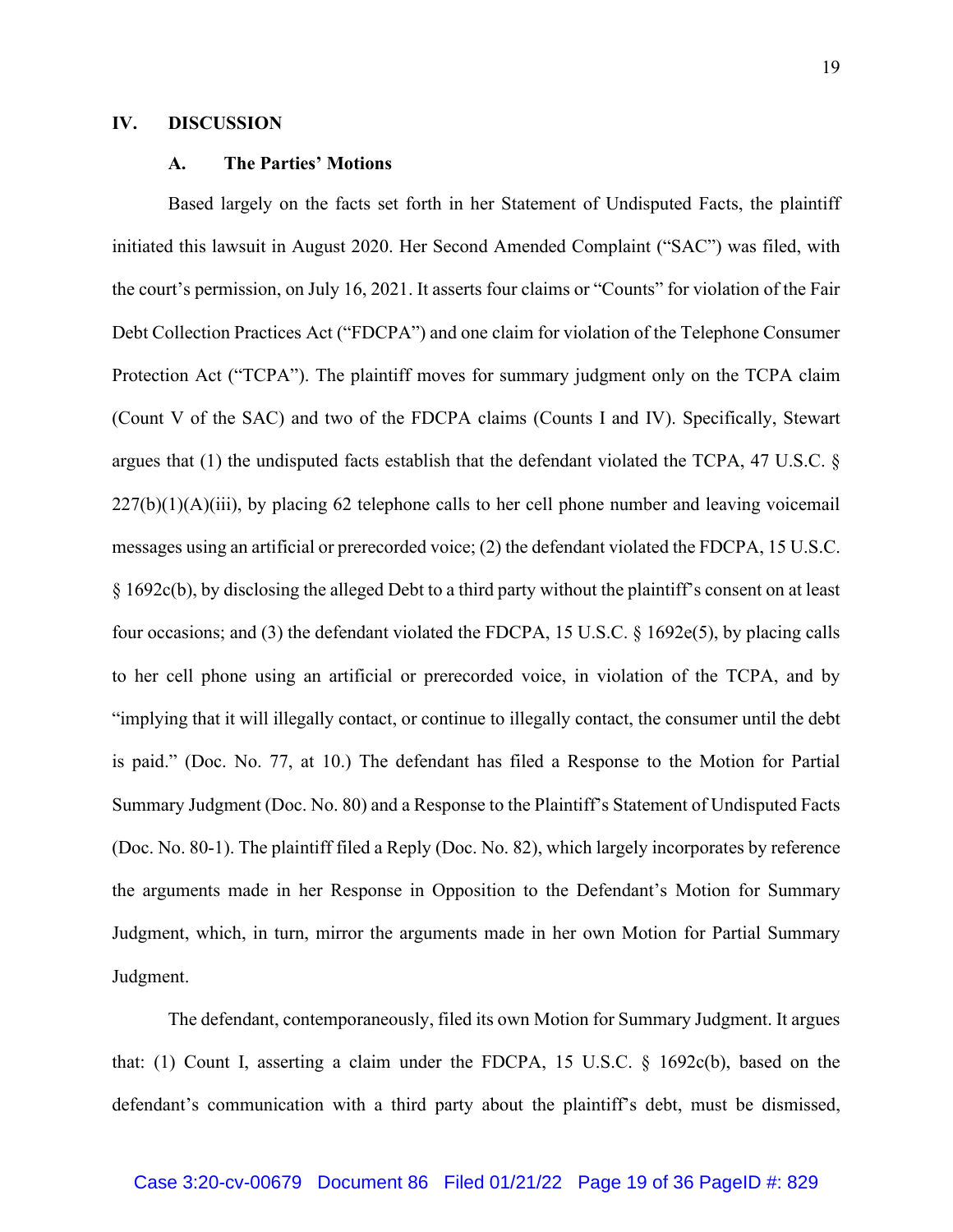because the plaintiff fails to allege that she suffered actual damages as a result of the communications being printed by a third party vendor and, alternatively, that "[p]roviding secure access to encrypted address info on a server to allow a high-speed printing machine to print an address on a letter, fold it and insert it in an envelope and mail it" is not a "communication" for purposes of this provision of the FDCPA (Doc. No. 78-1, at 9); (2) Count II is subject to dismissal because the plaintiff fails to show that she was misled or deceived in connection with HRRG's letters, since she never received the letters; (3) HRRG is entitled to summary judgment on Counts III and IV of the SAC, for violation of 15 U.S.C.  $\S$  1692e(2)(A) and (e)(5), because the plaintiff consented to being financially responsible for her daughter's medical debt; and (4) HRRG should be granted summary judgment on the plaintiff's TCPA claim, because HRRG did not use an automated telephone dialing system, and the plaintiff consented to being contacted by HRRG using a prerecorded or artificial voice.

The plaintiff filed a Response to the Motion for Summary Judgment (Doc. No. 81) and a Response to the Defendant's Statement of Undisputed Facts (Doc. No. 81-1), as well as her own Statement of Additional Facts as to which she contends there is a material factual dispute (Doc. No. 81-2), as authorized by Local Rule  $56.01(c)(3)$ . As previously noted, the defendant filed an initial Reply, which the court has not considered, as it was superseded by an Amended Reply, to which were attached several exhibits. (Doc. Nos. 85, 85-1, 85-2, 85-3.)

#### **B. Analysis**

## *1. Count V—TCPA Violation*

The relevant provision of the TCPA makes it unlawful for any person within the United States to

to make any call (other than a call made for emergency purposes or made with the prior express consent of the called party) *using any automatic telephone dialing*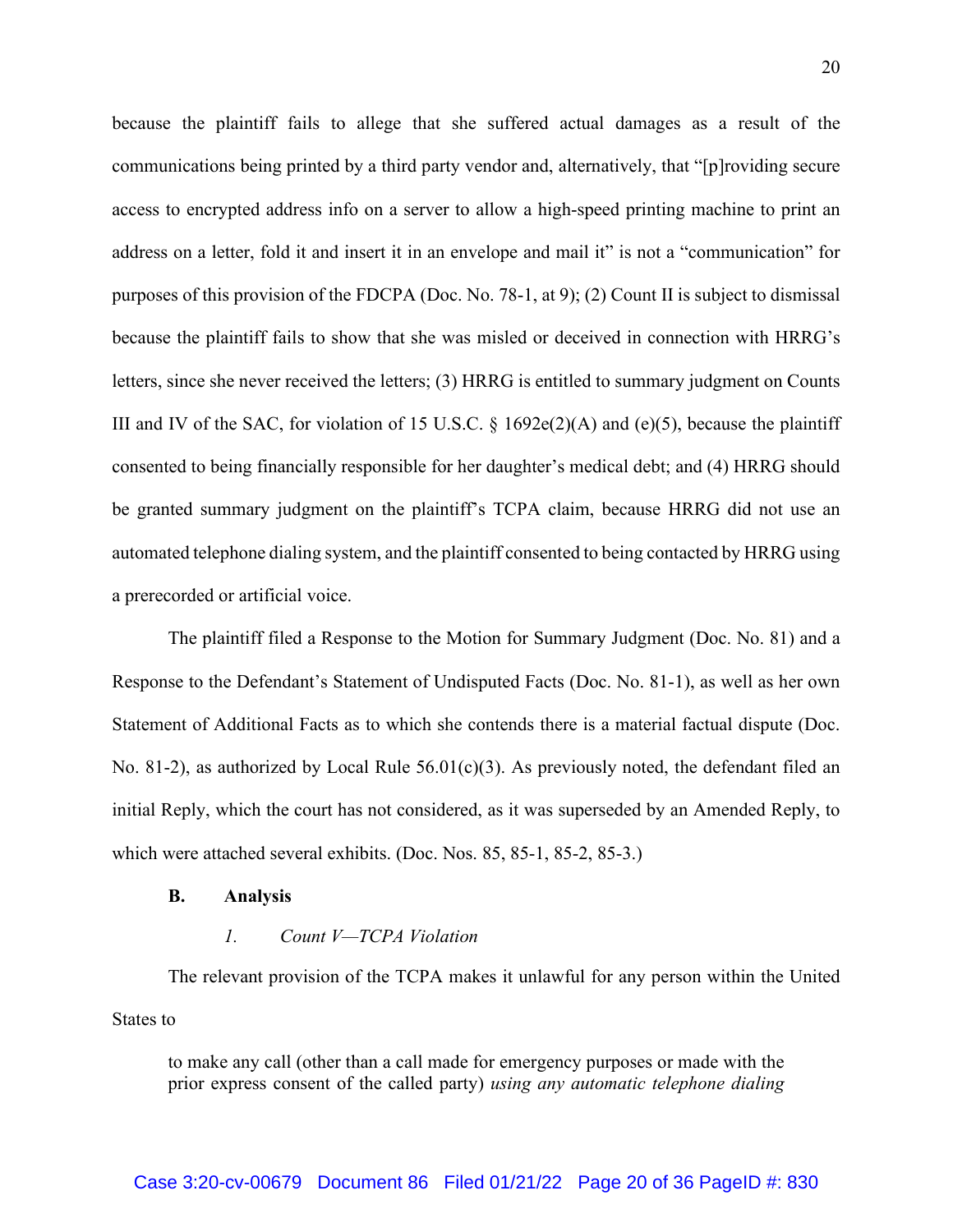*system or an artificial or prerecorded voice* . . . to any telephone number assigned to a . . . cellular telephone service . . . .

47 U.S.C. § 227(b)(1)(A)(iii) (emphasis added). The TCPA creates a private right of action for violation of this provision. *Id.* § 227(b)(3); *see also Facebook, Inc. v. Duguid*, 141 S. Ct. 1163, 1167 (2021). Based on the clear language of the statute, a plaintiff establishes a claim for violation of this provision if she shows that the defendant (1) placed a call to a cellular or wireless telephone number (2) using any automatic dialing system and/or a prerecorded or artificial voice, (3) without the plaintiff's consent. S*trand v. Corinthian Colleges, Inc.*, No. 1:13-CV-1235, 2014 WL 1515494, at \*2 (W.D. Mich. Apr. 17, 2014); *see also Cataldi v. Ocwen Loan Servicing, LLC*, No. 17-11487, 2017 WL 5903440, at \*1 (E.D. Mich. Nov. 30, 2017).

In her Motion for Partial Summary Judgment, Stewart argues that she is entitled to judgment as a matter of law on her TCPA claim, as there is no dispute that (1) HRRG placed calls to her cellular telephone number ending in -2735; (2) HRRG left no fewer than 62 voicemail messages using an artificial or prerecorded voice; and (3) and the plaintiff never consented to such calls. (Doc. No. 77, at 4.) Instead, she argues, HRRG obtained her telephone number from its client without verifying how or when the number was obtained. She contends that it is undisputed that she did not provide her telephone number to the SMC at the time she obtained the services giving rise to the Debt or consent to calls regarding such services.

The entirety of the defendant's response to this argument is devoted, irrelevantly, to the argument that it did not use an automatic telephone dialing system, as that term is defined by the TCPA, in placing calls to the plaintiff's cellular telephone number. (Doc. No. 80, at 2–3.) The statute, however, prohibits calls made "using any automatic telephone dialing system *or an artificial or prerecorded voice*," 47 U.S.C. § 227(b)(1)(A)(iii) (emphasis added), and the plaintiff's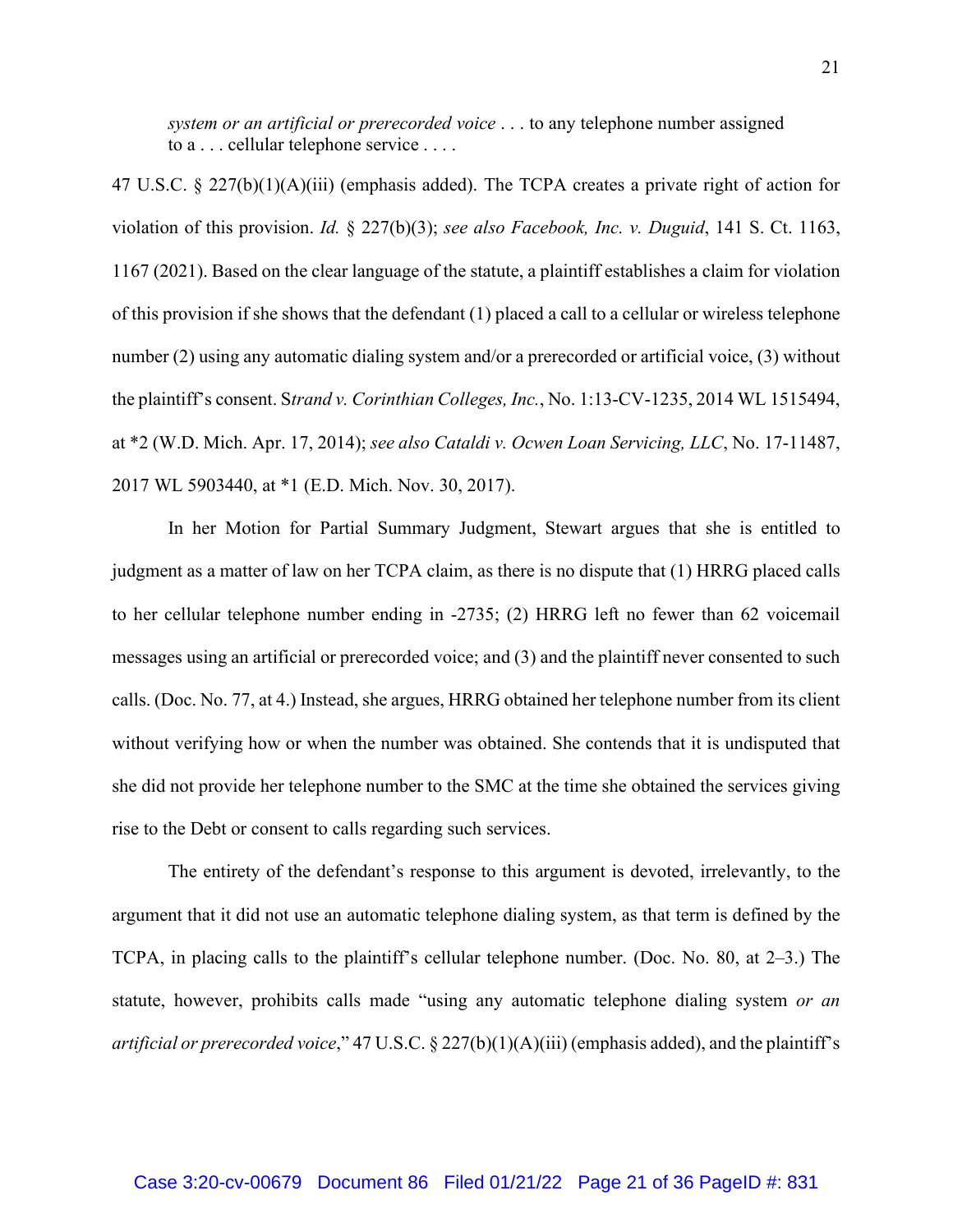claim is predicated on the latter. There is no dispute that the defendant placed calls to the plaintiff's cellular telephone number and left messages using an artificial or prerecorded voice.

In support of its own Motion for Summary Judgment, the defendant argues, again, that it did not use an automatic dialing system. It further contends, however, that the plaintiff consented to calls from collection agencies using an artificial or prerecorded voice.

The court finds that neither party is entitled to summary judgment on this claim. For purposes of both motions and as discussed above, there is a material and genuine factual dispute regarding whether the plaintiff provided her telephone number to the SMC at some point and as to whether Stewart signed the Consent Form authorizing the SMC and its "agents, attorneys or collection agencies" to contact her "for the purposes of collection by telephone at any number provided by me including wireless telephone numbers." (Doc. No. 83-1, at 4.)

Both motions for summary judgment will be denied as to Count V.<sup>6</sup>

 $6$  The defendant does not address the question of whether the plaintiff suffered sufficient damages from the alleged violation of the TCPA to give rise to standing. The court finds that the undisputed fact that the defendant left 62 voicemail messages using the plaintiff's cellular telephone is sufficient to establish the injury-in-fact element necessary for Article III standing. *Accord Lupia v. Medicredit, Inc.*, 8 F.4th 1184, 1191 (10th Cir. 2021) (finding in FDCPA case that the harm resulting from a single phone call bore a close relationship to the tort of intrusion upon seclusion—noting in particular that the tort "imposes liability for intrusions on a plaintiff's privacy, such as when a defendant demands payment of a debt by making repeated telephone calls 'with such persistence and frequency as to amount to a course of hounding the plaintiff'"—and was sufficient to establish Article III standing (quoting Restatement (Second) of Torts § 652B cmt. d (1977)); *Susinno v. Work Out World Inc.*, 862 F.3d 346, 351 (3d Cir. 2017) (finding that the plaintiff, who alleged receipt of a single prerecorded telephone call in violation of the TCPA, had Article III standing, as the alleged "nuisance and invasion of privacy" resulting from a single prerecorded telephone gave rise to "the very harm that Congress sought to prevent" by enacting the TCPA).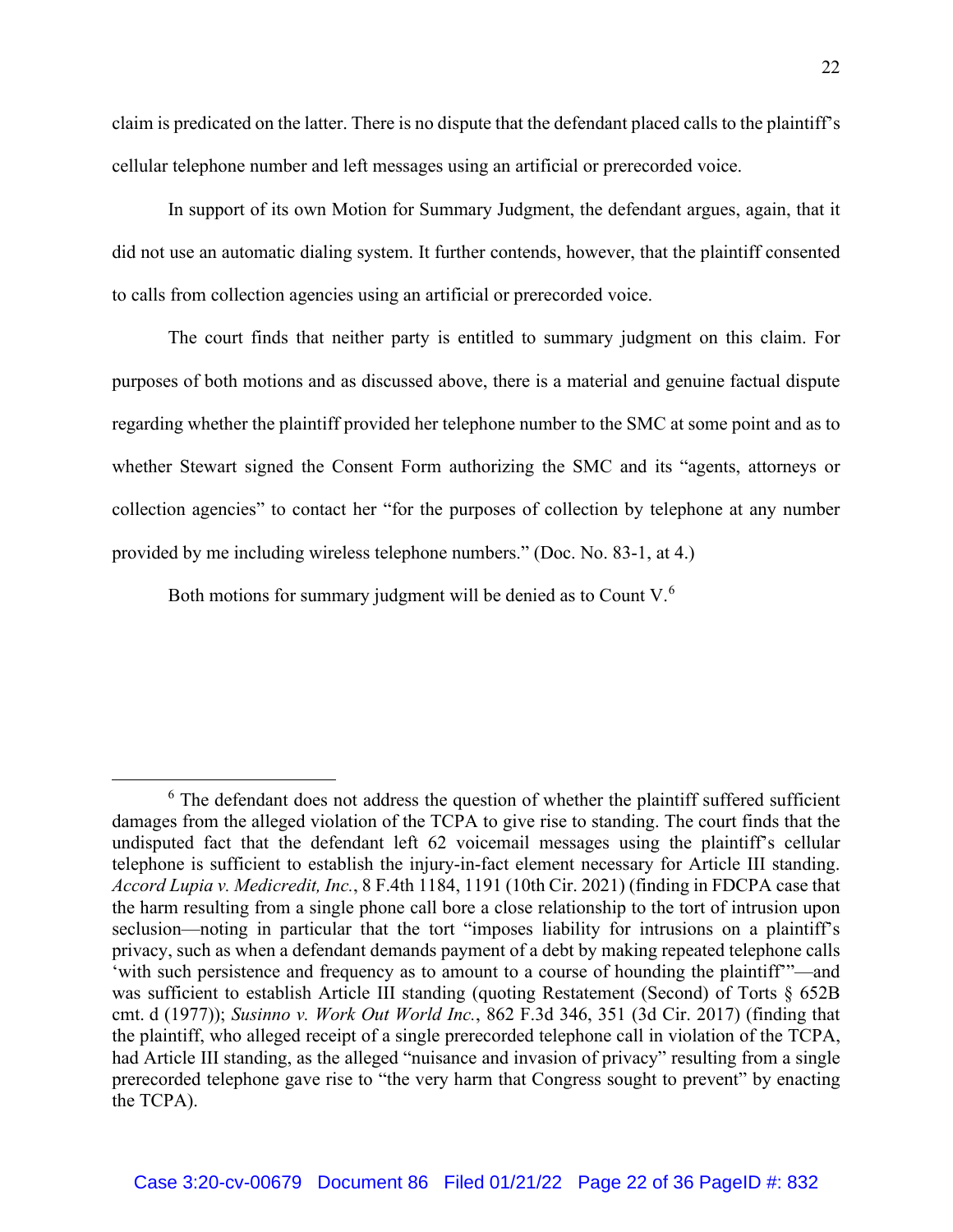# *2. Count I—Communication with a Third Party in Violation of the FDCPA a) The Claim Under § 1692c(b)*

The FDCPA prohibits debt collectors from, among other things, "communicat[ing], in connection with the collection of any debt, with any person other than the consumer, his attorney, a consumer reporting agency if otherwise permitted by law, the creditor, the attorney of the creditor, or the attorney of the debt collector" without the debtor's prior consent "given directly to the debt collector," subject to certain exceptions not at issue here. 15 U.S.C. § 1692c(b); *Brown v. Van Ru Credit Corp.*, 804 F.3d 740, 742 (6th Cir. 2015)*.* The FDCPA defines "communication" as "the conveying of information regarding a debt directly or indirectly to any person through any medium." 15 U.S.C. § 1692a(2); *Brown*, 804 F.3d at 742. "To convey information regarding a debt, a communication must at a minimum imply the existence of a debt." *Brown*, 804 F.3d at 742.

The only element of Stewart's  $\S$  1692c(b) claim that is reasonably in dispute is whether HRRG "communicated" with a third party about the Debt. Citing *Hunstein v. Preferred Collection & Management Services, Inc.*, 17 F.4th 1016, 1023 (11th Cir. 2021) ("*Hunstein II*"), *reh'g en banc granted, opinion vacated*, 17 F.4th 1103 (11th Cir. 2021), the plaintiff moves for summary judgment, arguing that HRRG violated this provision by sending four letters to her concerning the Debt through its "letter vendor," Nordis, without her consent, and that HRRG necessarily provided information to Nordis concerning the Debt in order to permit Nordis to generate the letters. (Doc. No. 77, at 6–7.)

Without actually referencing the term "standing," the defendant responds by arguing that the plaintiff has failed to show that she suffered actual damages as a result of this alleged FDCPA violation and that opinions from other jurisdictions provide compelling support for the conclusion that, the defendant claims, "communications with third parties are not subject to 15 U.S.C. § 1692c(b)." (Doc. No. 80, at 6 (citations omitted).) The defendant also argues that "[p]roviding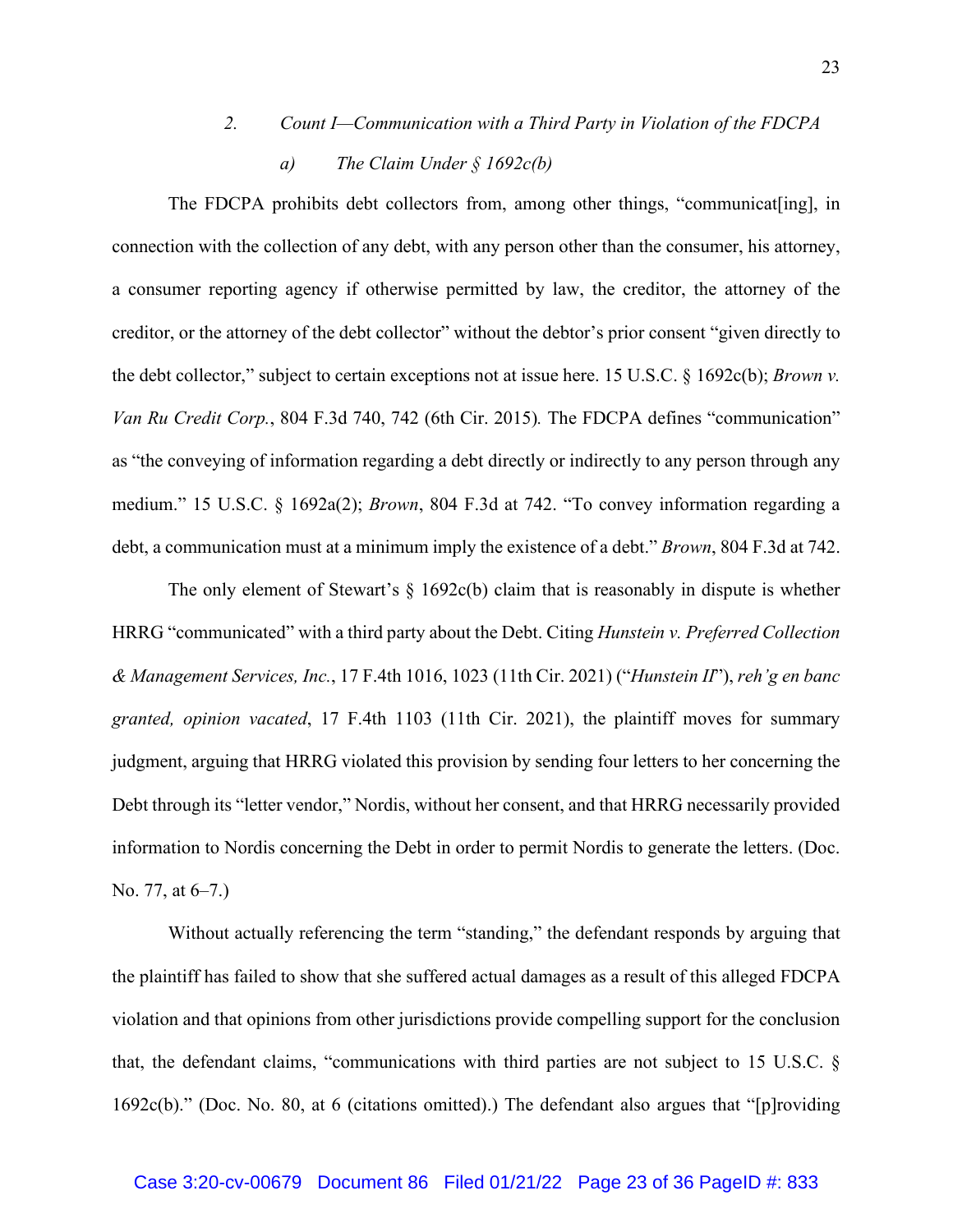secure access to encrypted address information on a server to allow a high-speed printing machine to print an address on a letter, fold it and insert it in[to] an envelope and mail it" does not constitute a "communication 'in connection with the collection of any debt,'" since the mail service vendor is simply performing a ministerial function. (*Id.* at 7.)

#### *b) Article III Standing*

Irrespective of whether the defendant's argument regarding damages can be construed as attacking the plaintiff's standing to bring the § 1692c(b) claim, the issue of standing—a matter of subject-matter jurisdiction—can be raised at any time, including *sua sponte* by the court, as the federal courts have "an independent obligation to examine [our] own jurisdiction." *Ward v. Nat'l Patient Account Servs. Sols., Inc.*, 9 F.4th 357, 360 (6th Cir. 2021) (quoting *FW/PBS, Inc. v. City of Dallas*, 493 U.S. 215, 231 (1990)).

Standing has three components: "The plaintiff must have (1) suffered an injury in fact, (2) that is fairly traceable to the challenged conduct of the defendant, and (3) that is likely to be redressed by a favorable judicial decision." *Spokeo, Inc. v. Robins*, 578 U.S. 330, 338 (2016). The plaintiff, as the party invoking federal jurisdiction, bears the burden of establishing the elements of standing. *Id.* To meet this burden, the plaintiff must "clearly . . . allege facts demonstrating" each element. *Id.* (quoting *Warth v. Seldin*, 422 U.S. 490, 518 (1975)). "Since they are not mere pleading requirements but rather an indispensable part of the plaintiff's case, each element must be supported in the same way as any other matter on which the plaintiff bears the burden of proof, *i.e.*, with the manner and degree of evidence required at the successive stages of the litigation." *Lujan v. Defenders of Wildlife*, 504 U.S. 555, 561 (1992). Thus, at the summary judgment stage, the plaintiff "cannot rely on mere allegations, but must also set forth specific facts demonstrating his standing." *Ward*, 9 F.4th at 361 (citing *TransUnion LLC v. Ramirez*, 141 S. Ct. 2190, 2208  $(2021)$ ).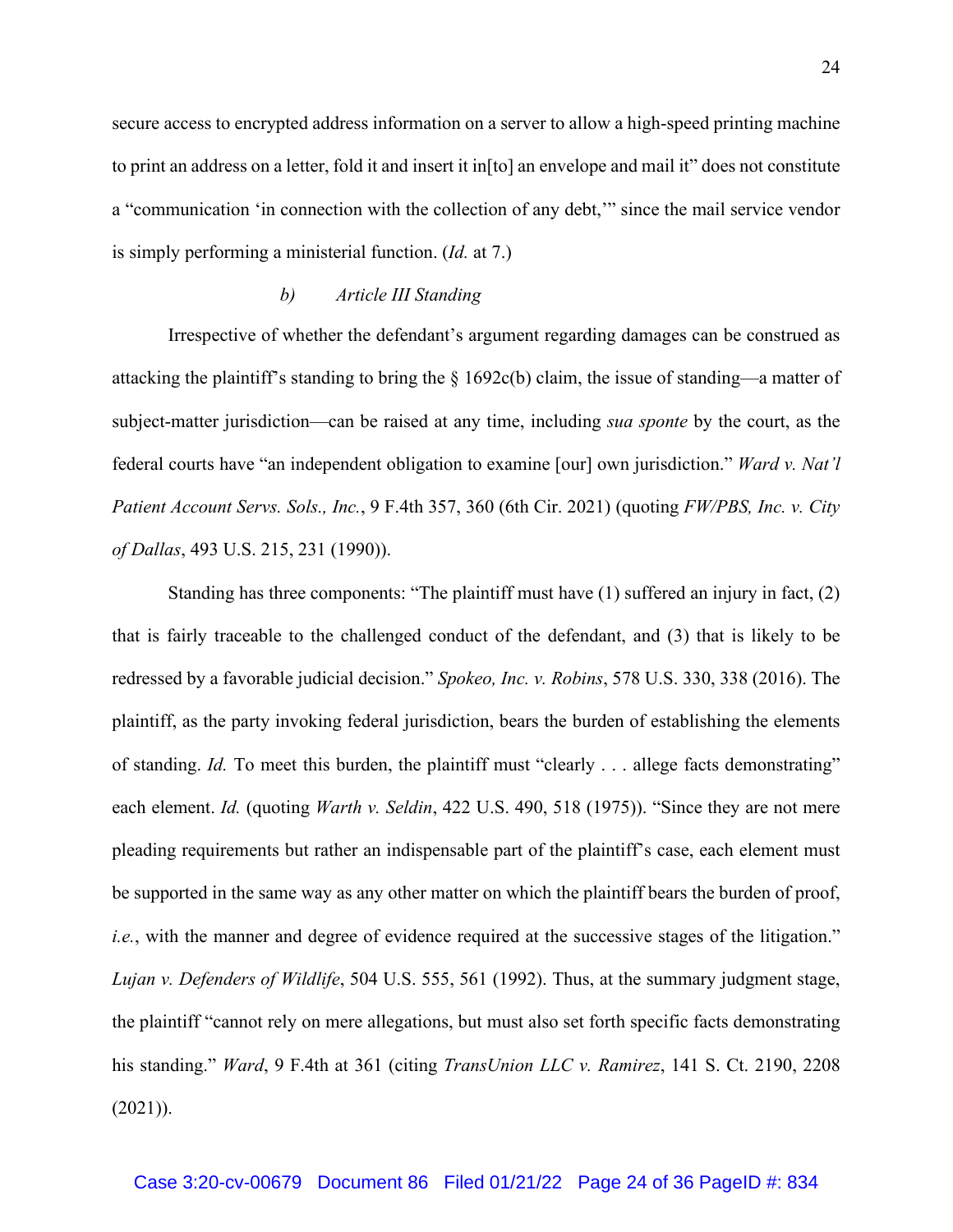The only component of the standing analysis at issue here is whether the plaintiff can demonstrate that she suffered an injury in fact arising from the allegedly unauthorized communication with a third party "in connection with the collection of any debt," in violation of 15 U.S.C. § 1692c(b). The injury-in-fact requirement includes two sub-elements: the injury must be (1) particularized and (2) concrete. *Spokeo*, 136 S. Ct. at 1547–48. The Supreme Court has rejected the proposition that "a plaintiff automatically satisfies the injury-in-fact requirement whenever a statute grants a person a statutory right and purports to authorize that person to sue to vindicate that right." *Id.* at 1549. At the same time, the Court recognized that "the violation of a procedural right granted by statute can be sufficient in some circumstances to constitute" concrete harm, even without asserting "any additional harm." *Id.*

Even intangible injuries may be sufficiently "concrete." *Garland v. Orlans, PC*, 999 F.3d

432 436 (6th Cir. 2021) (citing *Spokeo*, 136 S. Ct. at 1548). The Sixth Circuit has explained:

When trying to determine whether an intangible injury qualifies, *Spokeo* says that we should look to history and congressional judgment. If an "alleged intangible harm has a close relationship to a harm that has traditionally been regarded as providing a basis for a lawsuit," then it is likely sufficient. Similarly, where Congress says a harm satisfies Article III, the harm likely does for two reasons: 1) "Congress is well positioned to identify intangible harms that meet minimum Article III requirements," and 2) Congress has the power to permissibly make some injuries "previously inadequate in law" constitutionally "cognizable." . . .

Third, *Spokeo* specifically explained how courts should deal with plaintiffs who allege a violation of a statute that purports to create a cause of action. Statutory violation plaintiffs can show concrete injury in one of two ways. First, a plaintiff can show a concrete harm (if intangible, using the principles just explained) flowing from the violation. Second, in some cases a plaintiff could show that the procedural violation alone was enough with no other showing of harm. But the Court limited this second category to cases in which a plaintiff can show 1) that Congress created the statutory right to protect a concrete interest (if intangible, applying the principles just explained) and 2) the violation creates a "risk of real harm" to that concrete interest.

*Id.* at 436–37 (quoting *Spokeo*, 136 S. Ct. at 1549; internal citations omitted).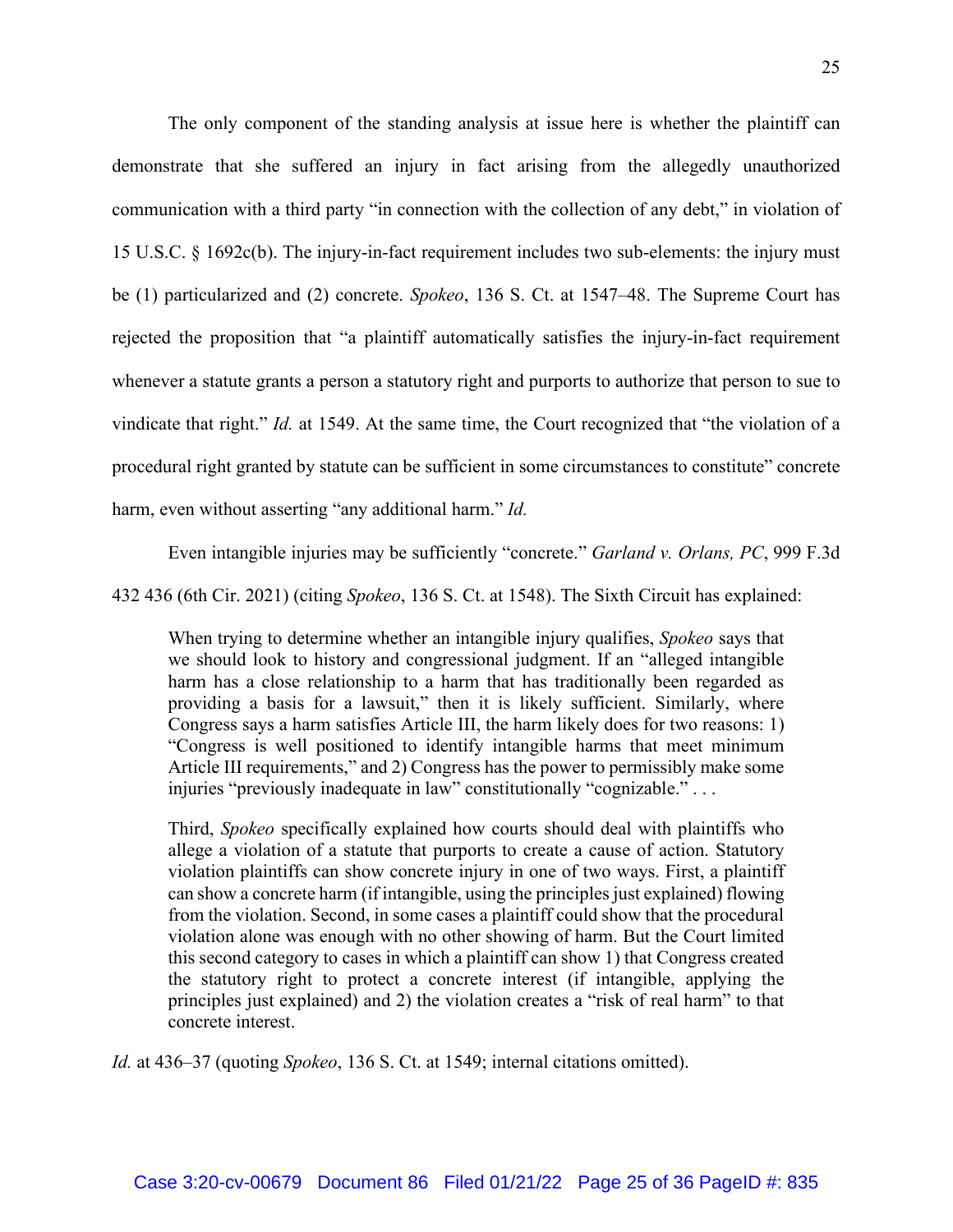The plaintiff here does not allege a real risk of future harm to a concrete interest, which is the only means the Supreme Court has recognized for establishing that a statutory violation "by itself is a concrete injury." *Id.* at 437 (citing *Spokeo*, 136 S. Ct. at 1549). Thus, the court need only address the first: "whether [Stewart] has sufficiently alleged that the statutory violations caused [her] individualized concrete harm." *Id.* 

To establish standing through that route, a plaintiff must show that the challenged action the disclosure of private information to a third party without authorization—"resembles a harm traditionally regarded as providing a basis for a lawsuit." *Ward*, 9 F.4th at 362 (citing *TransUnion*, 141 S. Ct. at 2204). The "common-law or historical analogue need not be an 'exact duplicate' to make this showing." *Id.* (quoting *TransUnion*, 141 S. Ct. at 2209). The parties do not address this issue, but the court finds that the closest possible analogy is the harm of "invasion of privacy." The Sixth Circuit has recognized that "[a]ctions to enforce the "right of privacy" have long been litigated in American courts, and the tort of intrusion upon one's right to seclusion is recognized in most states." *Id.* (citing Restatement (Second) of Torts § 652A (1977)). Indeed, Tennessee recognizes this tort. *Accord Finley v. Kelly*, 384 F. Supp. 3d 898, 909 (M.D. Tenn. 2019) (Crenshaw, C.J.) ("What the fifty or so cases (published and unpublished) that have been reported online show is that, while [t]he Tennessee Supreme Court has not expressly recognized the public disclosure of private facts form of invasion of privacy, Tennessee courts of appeal have recognized this tort." (internal quotation marks and citations omitted)). And one of the purposes of the FDCPA is to stop abusive debt collection practices that contribute to "invasions of individual privacy." 15 U.S.C. § 1692; *Ward*, 9 F.4th at 362.

In support of her assertion that she has alleged concrete harm, the plaintiff cites the nowvacated *Hunstein II*, in which the district court had granted the defendant's motion to dismiss the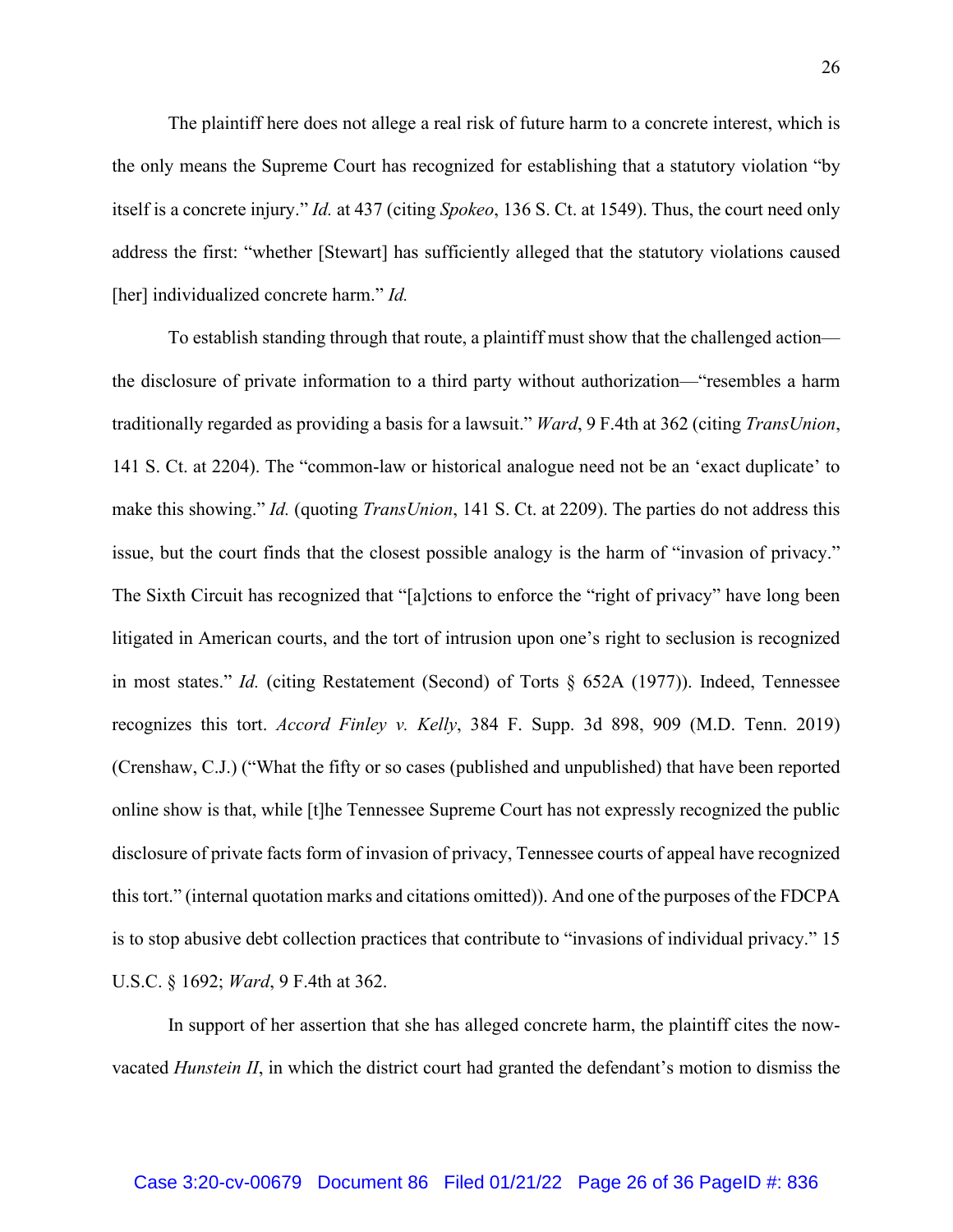plaintiff's § 1692c(b) claim based on its finding that the defendant's communication with a "thirdparty mail house," so that it could prepare and mail a collection letter on behalf of the defendant, was not a communication "made in connection with the collection of a[ny] debt." *Hunstein II*, 17 F.4th at 1021. The plaintiff appealed, and the Eleventh Circuit *sua sponte* ordered additional briefing on the issue of whether the plaintiff had Article III standing to sue. The court initially concluded that the plaintiff had Article III standing and that the communication in question was made in connection with the collection of a debt. *Hunstein v. Preferred Collection & Mgmt. Servs., Inc.*, 994 F.3d 1341, 1352 (11th Cir. 2021) ("*Hunstein I*"). The court then granted a petition for rehearing and, in light of the Supreme Court's intervening decision in *TransUnion*, vacated *Hunstein I* and issued a superseding opinion, *Hunstein II*.

In *Hunstein II*, the Eleventh Circuit reaffirmed its prior determination, again finding that the alleged violation of § 1692c(b) gave rise to a concrete injury in fact under Article III and that the transmittal of the consumer's personal information constituted a communication "in connection with the collection of any debt" within the meaning of  $\S$  1692c(b). *Hunstein II*, 17 F.4th at 1020. In that case, the plaintiff had incurred a debt to a hospital in connection with medical treatment provided to his minor son. The hospital assigned the debt to the defendant-debt collector. The debt collector, in turn, electronically transmitted to the third-party mail-service provider "sensitive medical information" about the debtor, including not only his status as a debtor, the amount of the debt, and to whom it was owed, but also that the debt concerned his minor son and his minor son's name. *Id.* at 1021. Notably, and as distinct from the case now before this court, the plaintiff alleged that the defendant conveyed this sensitive information about his minor son to "the employees of the unauthorized third-party mail house." *Id.*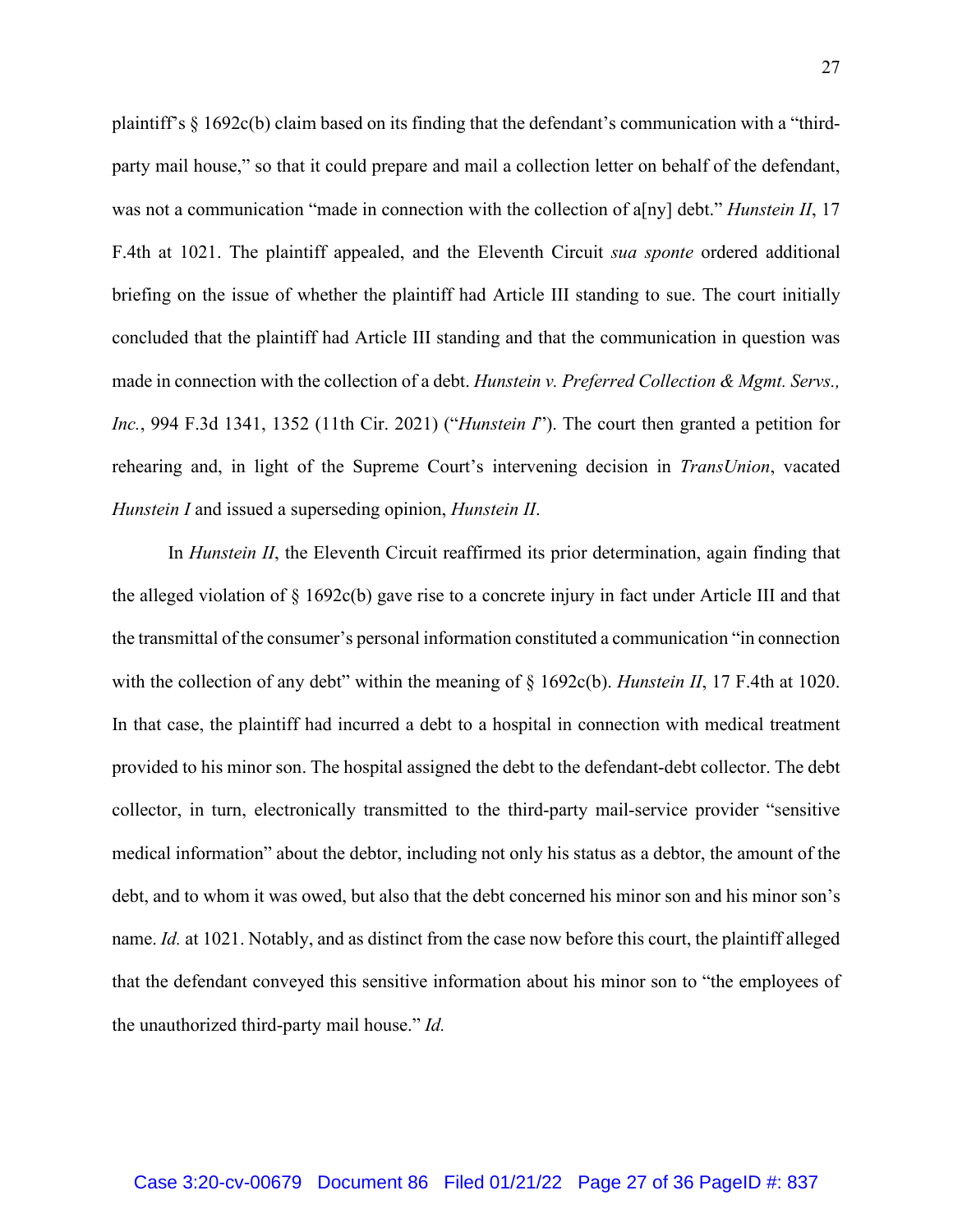Addressing the Article III injury-in-fact element, the court emphasized that the plaintiff alleged that the defendant had disclosed "'sensitive medical information—including his minor son's name and prior medical treatment—to 'the employees of an unauthorized third-party mail house.'" *Id.* at 1027. Thus, the court found that the plaintiff had

alleged a harm similar in kind to the common-law tort of public disclosure of private facts: Under that tort, "[o]ne who gives publicity to a matter concerning the private life of another is subject to liability to the other for invasion of his privacy, if the matter publicized is of a kind that (a) would be highly offensive to a reasonable person, and (b) is not of legitimate concern to the public."

*Id.* at 1027 (quoting Restatement (Second) of Torts  $\S$  652D (1977)).

The court noted, in reaching its decision, that the Supreme Court's recent opinion in *TransUnion* "loom[ed] large." *Id.* at 1030. The Eleventh Circuit recognized that the Supreme Court had taken pains to explain that the plaintiffs in *TransUnion* had "forfeited" any argument that the defendant had "published" the plaintiffs' information to its own employees and to the vendors that printed and sent the mailings that the class members received. *Hunstein II*, 17 F.4th at 1031 (quoting *TransUnion*, 141 S. Ct. at 2210 n.6). As the Eleventh Circuit explained, the *TransUnion* 

Court had further noted that

American courts had not "*necessarily* recognized disclosures to printing vendors as actionable publications" and suggested that, in such an instance, the plaintiff would need to present evidence that the defendant had "brought an idea to the perception of another" and that "the document was actually read and not merely processed." It then said that "the plaintiffs' internal publication theory circumvents a fundamental requirement of an ordinary defamation claim—publication—and does not bear a sufficiently 'close relationship' to the traditional defamation tort to qualify for Article III."

*Hunstein II*, 17 F.4th at 1031 (quoting *TransUnion*, 141 S. Ct. at 2201 n.6) (emphasis added by Eleventh Circuit). The court in *Hunstein II* distinguished the case before it from *TransUnion* both on the facts and with respect to the procedural posture: *Hunstein II* involved a motion to dismiss in which the facts as alleged by the plaintiff were deemed to be true, and the plaintiff alleged that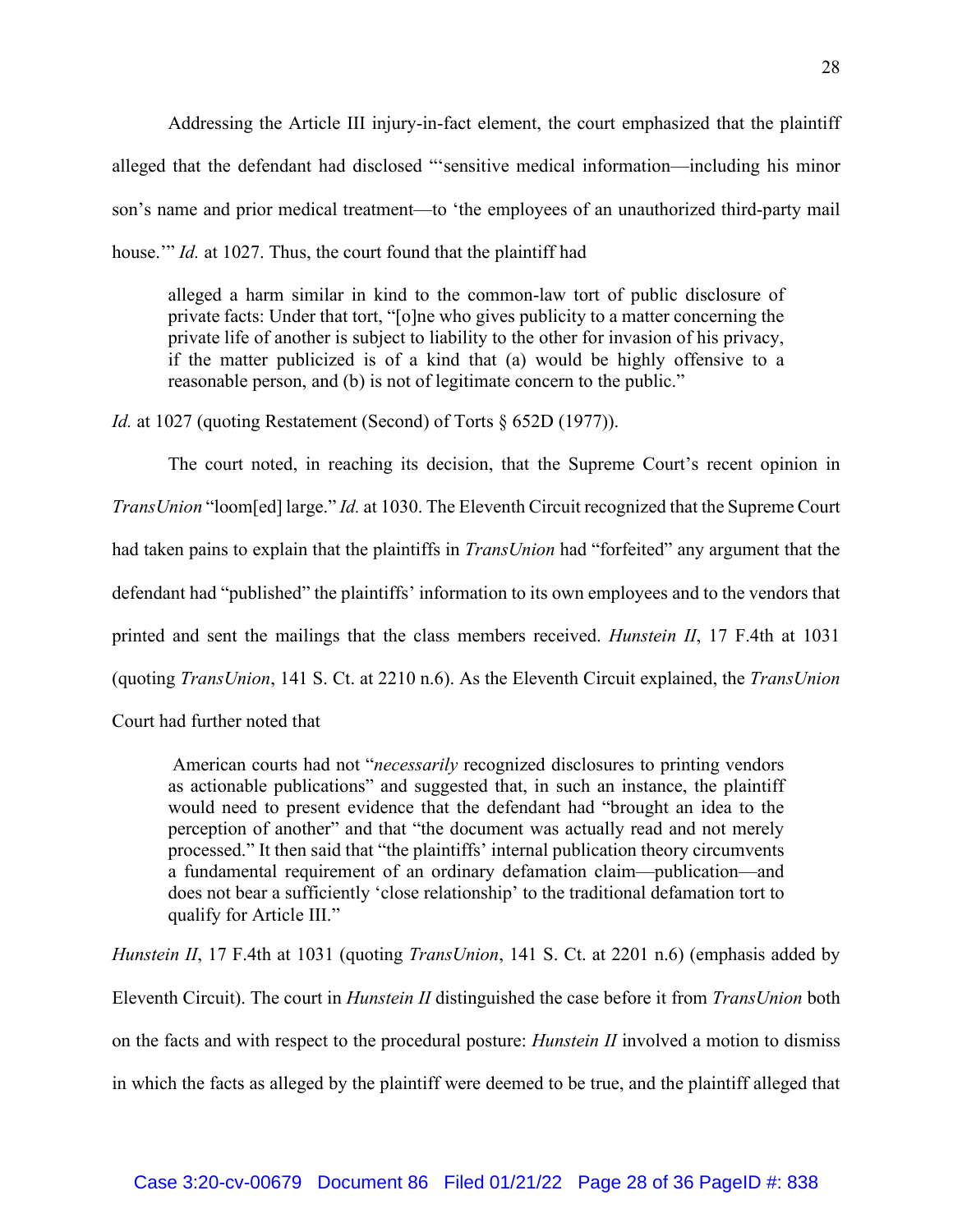his confidential information—specifically including information about his minor son—was "communicated" to the third-party mail house's employees. In addition, the court held that "overreading *TransUnion*'s dictum would transform *Spokeo*'s 'close relationship' test into a 'perfect match' test" and, in the end, " would contravene that decision's *holding.*" *Id.* at 1032.

Here, Stewart argues that the facts of her case are "virtually identical" to those of *Hunstein II* and that the case provides persuasive support for her § 1692b(c) claim. However, even if *Hunstein II* had not been vacated, several distinctions make a critical difference. First, this case is before the court on a motion for summary judgment, so the court cannot merely accept as true the allegations in the complaint. And second, the plaintiff does not allege—or present evidence of facts showing that the defendant actually communicated sensitive facts to the third-party mailing vendor, in the sense that individuals employed by Nordis "actually read and not merely processed" that information. *TransUnion*, 141 S. Ct. at 2201 n.6.

In the wake of both *Hunstein II* and *TransUnion*, other district courts have dismissed for lack of standing similar § 1692c(b) claims premised on a defendant's disclosure of information to a third-party commercial mailing-services vendor. For example, in *Sputz v. Alltran Financial, LP*, No. 21-CV-4663 (CS), 2021 WL 5772033 (S.D.N.Y. Dec. 5, 2021), the court noted that the plaintiff, unlike the plaintiff in *Hunstein II*, did not allege that "a mail house employee reviewed or otherwise saw his information." *Id.* at \*1. Analogizing the FDCPA claim to the common law tort of invasion of privacy, the court found that the plaintiff's allegations were not sufficient to establish injury in fact for purposes of standing:

[T]he transmission of [Plaintiff's] information to [Defendant's] letter vendor does not remotely rise to the level of "publicizing" private information to the public at large. Because publicity is essential to liability in a suit for public disclosure of private facts, it follows that Plaintiff lacks standing. *See* Restatement (Second) of Torts § 652D; id. cmt. a. Like the plaintiffs in *TransUnion* who did not have standing because their credit reports were not disseminated to a third party, which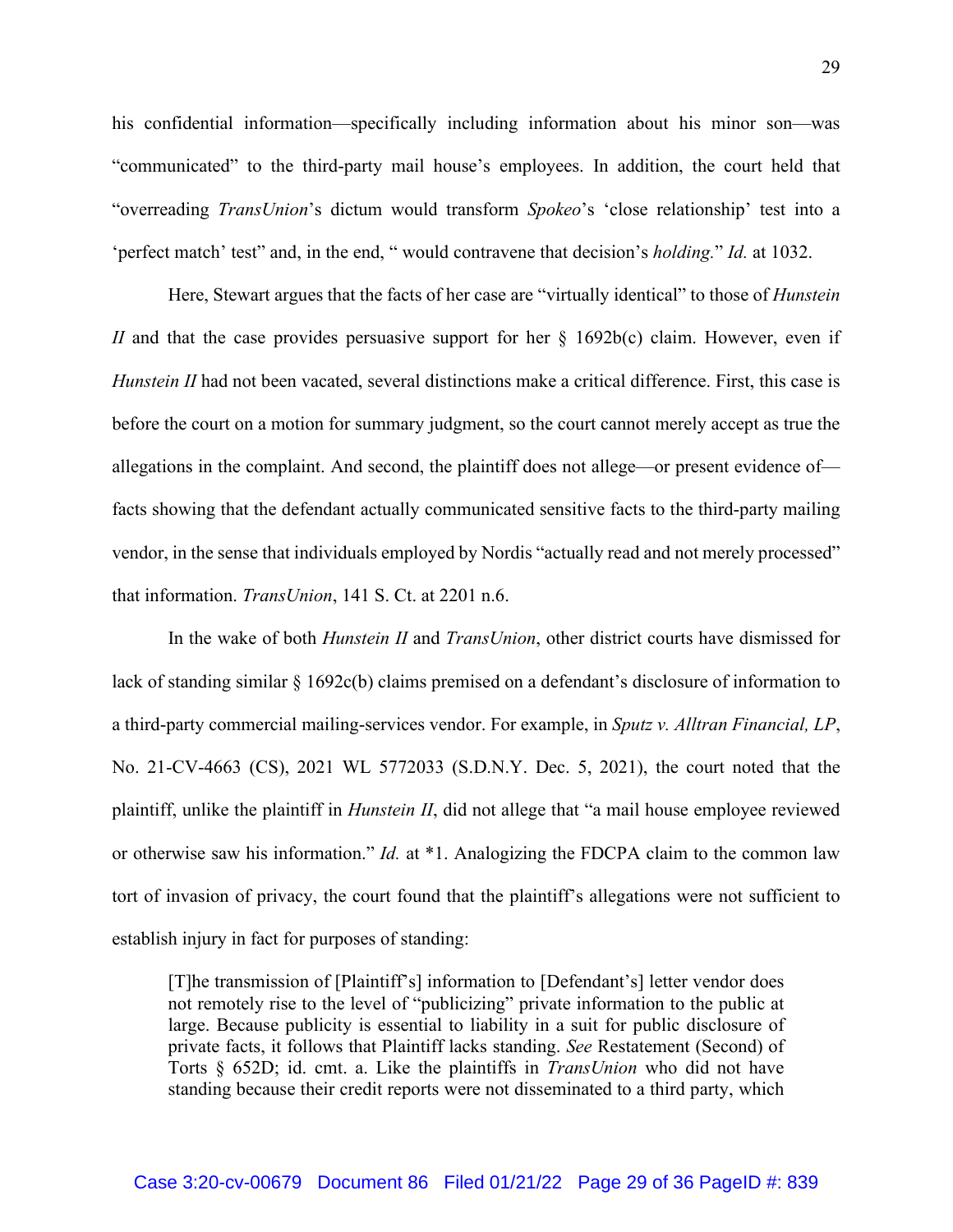is "essential to liability in a suit for defamation," here, plaintiff lacks standing because his private information was not disclosed to the public, which is essential to liability in a suit for public disclosure of private information.

*Id.* at \*3 (quoting *TransUnion*, 141 S. Ct. at 2209) (some internal citations omitted). The court rejected the plaintiff's argument that dissemination to a large group of people was not required, noting that the plaintiff, unlike the plaintiff in *Hunstein II*, did not allege "that any human being ever saw his private information." *Id.* at \*4. Rather, it was clear from the complaint itself that the "mailing house used automated systems to 'populate' Plaintiff's information into a form that was mailed out" and that the entire point of using a mailing-services vendor is to "automate the process" of sending dunning letters. *Id.*; *accord Cavazzini v. MRS Assocs.*, No. 21-CV-5087 (ARR) (ST), 2021 WL 5770273, at \*5–6 (E.D.N.Y. Dec. 6, 2021) (dismissing § 1692c(b) claim for lack of Article III standing, because the plaintiff/debtor failed to demonstrate injury in fact, and holding that the defendant's sharing of information about the debtor with a third-party mailing vendor did not constitute "publicity," was not analogous to an "invasion of privacy," and was not the type of abusive debt collection practice Congress sought to address with the passage of the FDCPA); *Liu v. MRS BPO, LLC*, No. 21 C 2919, 2021 WL 5630764, at \*4 (N.D. Ill. Nov. 30, 2021) (finding lack of Article III standing and quoting approvingly the *Hunstein II* dissent's assertion that the "simple transmission of information along a chain that involves one extra link because a company uses a mail vendor to send out the letters about debt is not a harm at which Congress was aiming" in passing the FDCPA (quoting *Hunstein II*, 17 F. 4th at 1046 (Tjoflat, J., dissenting))); *Ciccone v. Cavalry Portfolio Servs.*, No. 21-CV-2428, 2021 WL 5591725, at \*3–4 (E.D.N.Y. Nov. 29, 2021) (dismissing for lack of standing two FDCPA cases that invoked the "mailing vendor theory of liability" under the FDCPA, based on the plaintiff's failure to allege a concrete injury, noting that *Hunstein II*, having been vacated, was of "little persuasive value"); *Shields v. Prof'l Bureau of Collections of Md., Inc.*, No. 2:20-cv-02205-HLT-GEB, 2021 WL 4806383, at \*3 (D. Kan. Oct.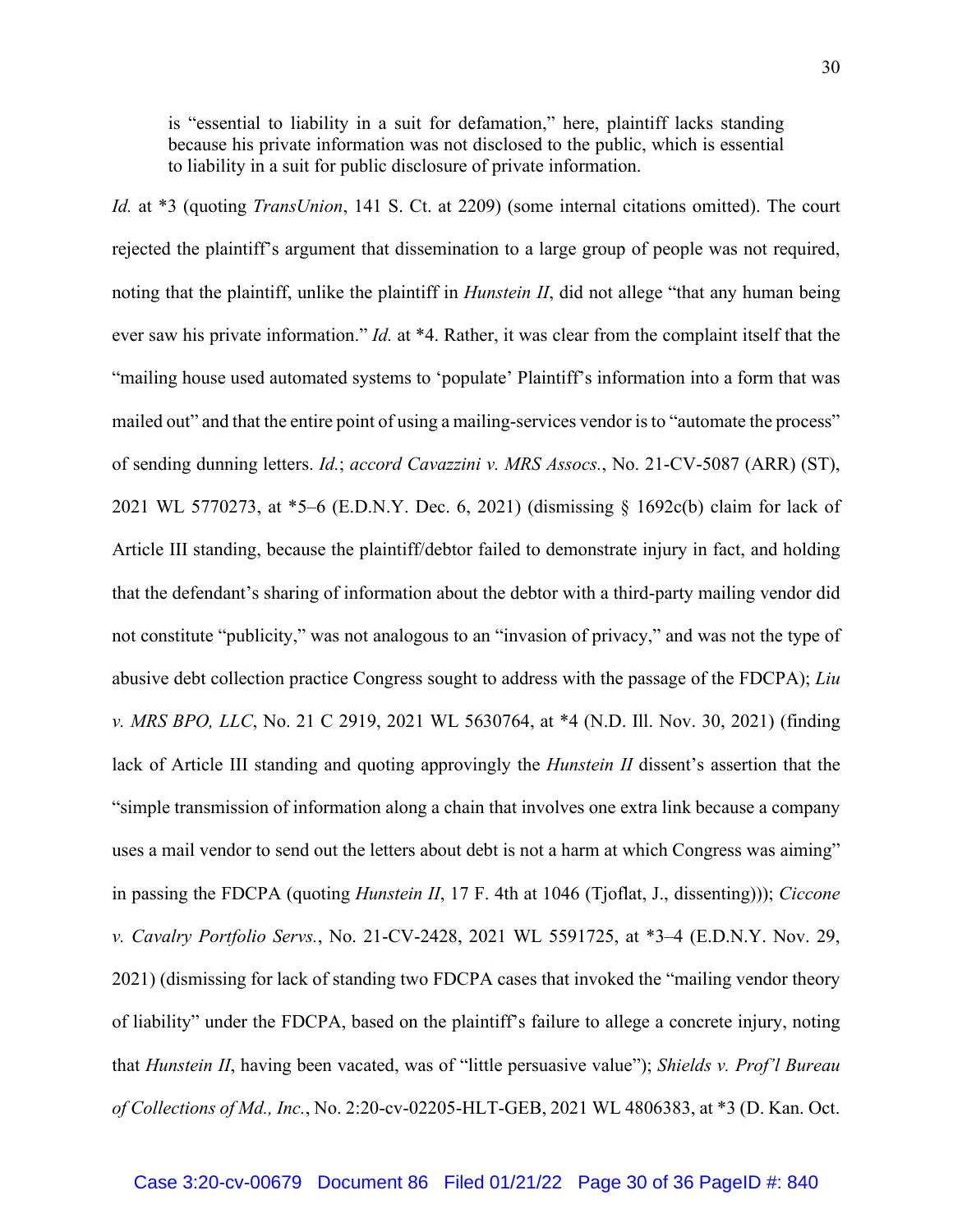14, 2021) (dismissing § 1692c(b) claim for lack of Article III standing, stating: "Plaintiff does not allege that anyone has read her information rather than merely processed it or that there's otherwise been publicity. Thus, she has not alleged an injury traditionally recognized in American courts." (internal citation omitted)); *In re FDCPA Mailing Vendor Cases*, No. CV 21-2312, 2021 WL 3160794, at \*6 (E.D.N.Y. July 23, 2021) (same).

This court finds Stewart's reliance on *Hunstein II* misplaced and, like other courts that have considered the question, agrees that a vacated opinion is of little persuasive value. More persuasive are the district court opinions cited above. And, as in those cases, the plaintiff here does not allege or present facts suggesting that any actual person saw or read any private information concerning her or her daughter. Rather, Hillard's testimony indicates that HRRG provides information to Nordis in electronic format that enables the automatic creation and sending of dunning letters. (Doc. No. 74, Hillard Dep. 53–55, 161–62.) Moreover, the tort of invasion of privacy under Tennessee law requires the "*public* disclosure of private facts," such that a "[c]ommunication to a single individual or to a small group of people, absent breach of contract, trust, or other confidential relationship will not give rise to liability." *Jackson & Assocs., Ltd. v. Christl*, No. 01A019103CV00081, 1991 WL 155687, at \*3 (Tenn. Ct. App. Aug. 16, 1991) (emphasis in original). Stewart's factual allegations and evidence do not show a *public* disclosure of private information. She has not, therefore, alleged an injury traditionally recognized in Tennessee or by other American courts. *Accord Shields*, 2021 WL 4806383, at \*3. In addition, the court agrees that this type of exposure is not the type of "harm at which Congress was aiming" in passing the FDCPA. *Hunstein II*, 17 F. 4th at 1046 (Tjoflat, J., dissenting).

The court finds, in sum, that the plaintiff has failed to adequately allege facts or point to evidence that would establish an injury in fact, for purposes of establishing Article III standing.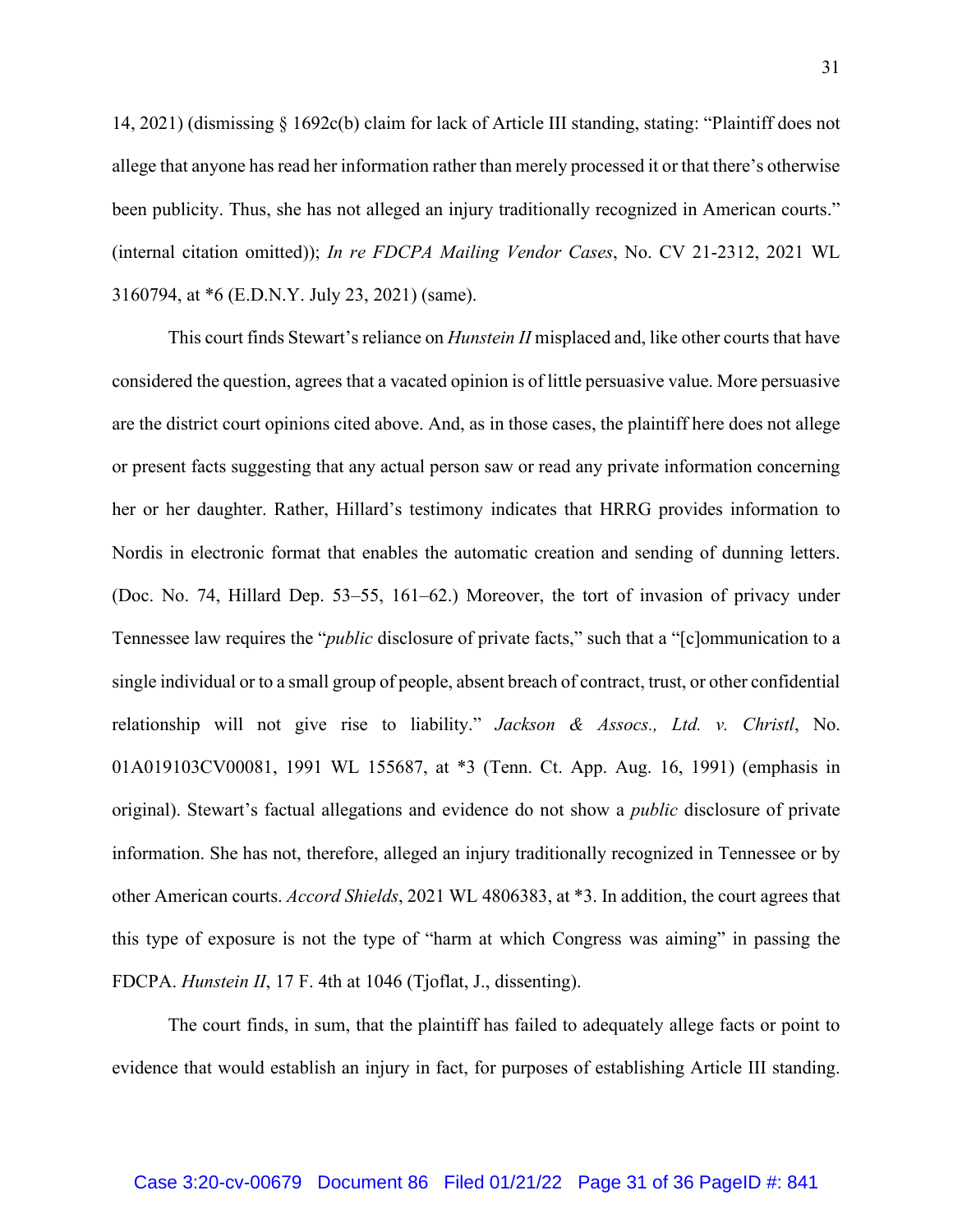Count I of the SAC, for violation of the FDCPA, 15 U.S.C. § 1692c(b), will be dismissed with prejudice for lack of subject-matter jurisdiction.

# *3. Count II—False and Misleading Communications in Violation of the FDCPA, 15 U.S.C. § 1692e*

Count II of the SAC is premised upon allegedly confusing or misleading representations in one of the letters sent by HRRG to the plaintiff, even though the plaintiff acknowledges that she never received, and therefore could not have been confused or misled by, the letter. The plaintiff does not address Count II in her Motion for Partial Summary Judgment. In response to the defendant's Motion for Summary Judgment directed to Count II, the plaintiff states that, while she "still believes the letter violates  $\S$  1692e, she is no longer pursuing this claim based on the recent significant change in the standing analysis." (Doc. No. 81, at 12.) As the plaintiff never received the allegedly misleading letter and essentially concedes that she lacks standing to pursue this claim, the court will grant the defendant's Motion for Summary Judgment, insofar as it seeks judgment on this claim. This claim, too, will be dismissed with prejudice for lack of subject-matter jurisdiction.

# *4. Count III—False Representation of the Character or Amount of a Debt in Violation of the FDCPA, 15 U.S.C. § 1692e(2)(A)*

The FDCPA provides that a debt collector "may not use any false, deceptive, or misleading misrepresentation or means in connection with the collection of any debt." 15 U.S.C. § 1692e. The statute provides a list of examples of activities that, among others, would violate this provision, including the "false representation of . . . the character, amount, or legal status of any debt." *Id.* § 1692e(2)(A). "[M]ost, if not all, courts to consider this issue have held that an attempt to collect a debt from a non-debtor constitutes a 'false representation' as to the character or status of the debt." *Christopher v. RJM Acquisitions LLC*, No. CV-13-02274-PHX-JAT, 2015 WL 437541, at \*4 (D. Ariz. Feb. 3, 2015) (interior quotation marks and citation omitted) (collecting cases).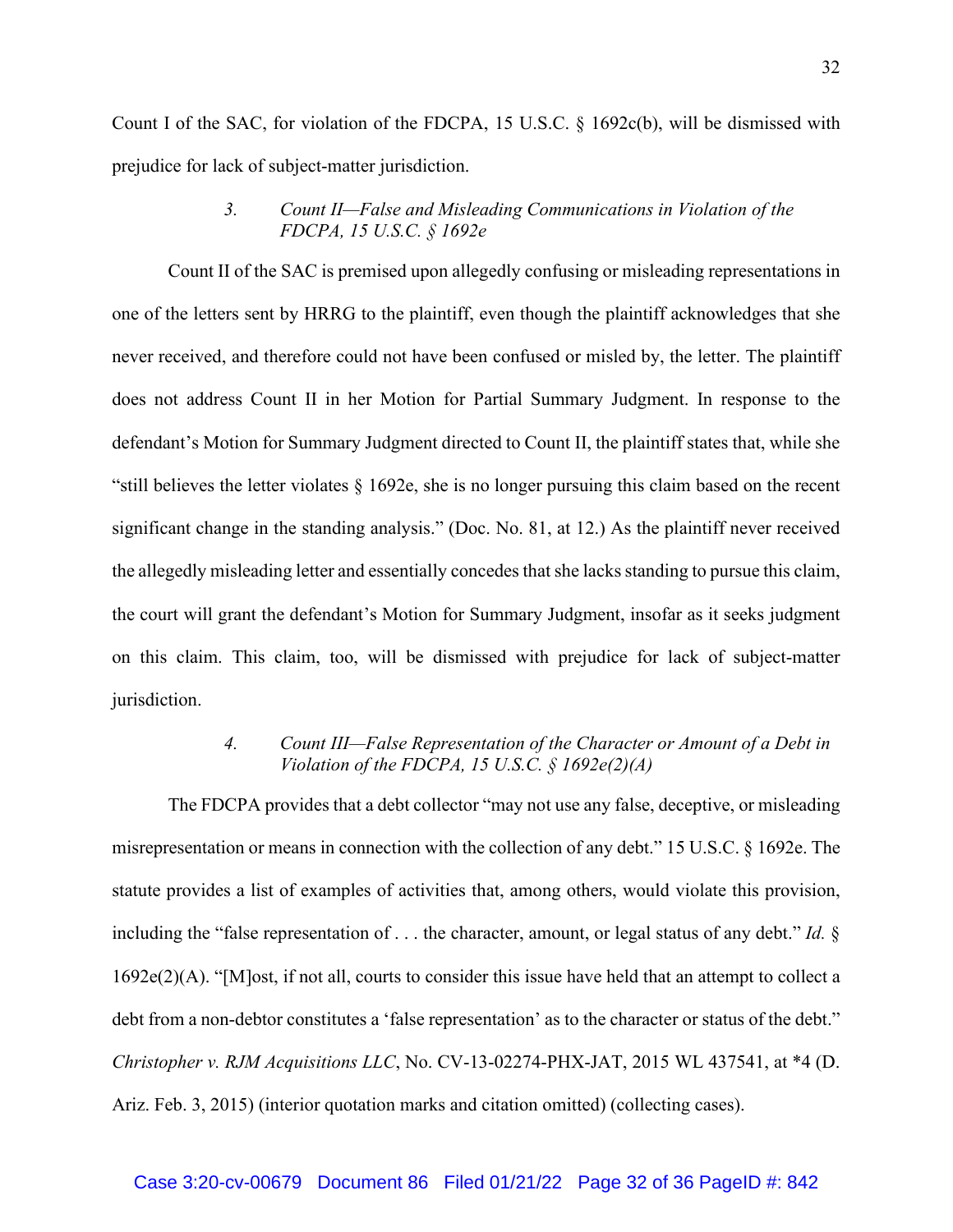Count III of the SAC asserts that the defendant violated this prohibition. The claim is apparently premised upon the plaintiff's allegation that she did not actually owe any amount of the Debt that HRRG sought to recover on behalf of the SMC, because the entirety of her daughter's medical bill was covered by insurance. (*See* SAC ¶¶ 21, 23 ("Upon information and belief, the [Debt] was paid in full by the patient's insurance.").)

The plaintiff does not move for summary judgment on Count III, implicitly recognizing the existence of a material factual dispute as to whether she owed the Debt. HRRG has no such qualms. It moves for summary judgment on this cause of action, asserting that it is undisputed that Stewart owed \$1,014 and \$968 for medical services provided on two separate occasions to Stewart's minor daughter and that the plaintiff was financially responsible for debts incurred by her minor daughter. In support of that statement, it cites only the HRRG dunning letters that were attached as exhibits to the SAC. (*See* Doc. No. 78-1, at 3–4; Doc. No. 78-2 ¶ 11.) It has not provided itemized bills from the SMC or any actual evidence to support the amount it claims the plaintiff owes.

HRRG also asserts that, by signing the Consent Form, Stewart "consented to being responsible for her minor daughter's medical debt." (Doc. No. 78-1, at 2, 3–4.) It characterizes Stewart's deposition testimony as stating only that Stewart did not owe the balances HRRG claimed because the medical treatment was provided to her minor daughter instead of herself. (*Id.* at 12.)

The plaintiff has never admitted that the sums of \$1,014 and \$968 were owed to the SMC in connection with the medical services provided to her daughter or that she was financially responsible for that amount. Instead, she testified that she never received a bill from the hospital or explanations of benefits from the insurer, but she understood that the medical services provided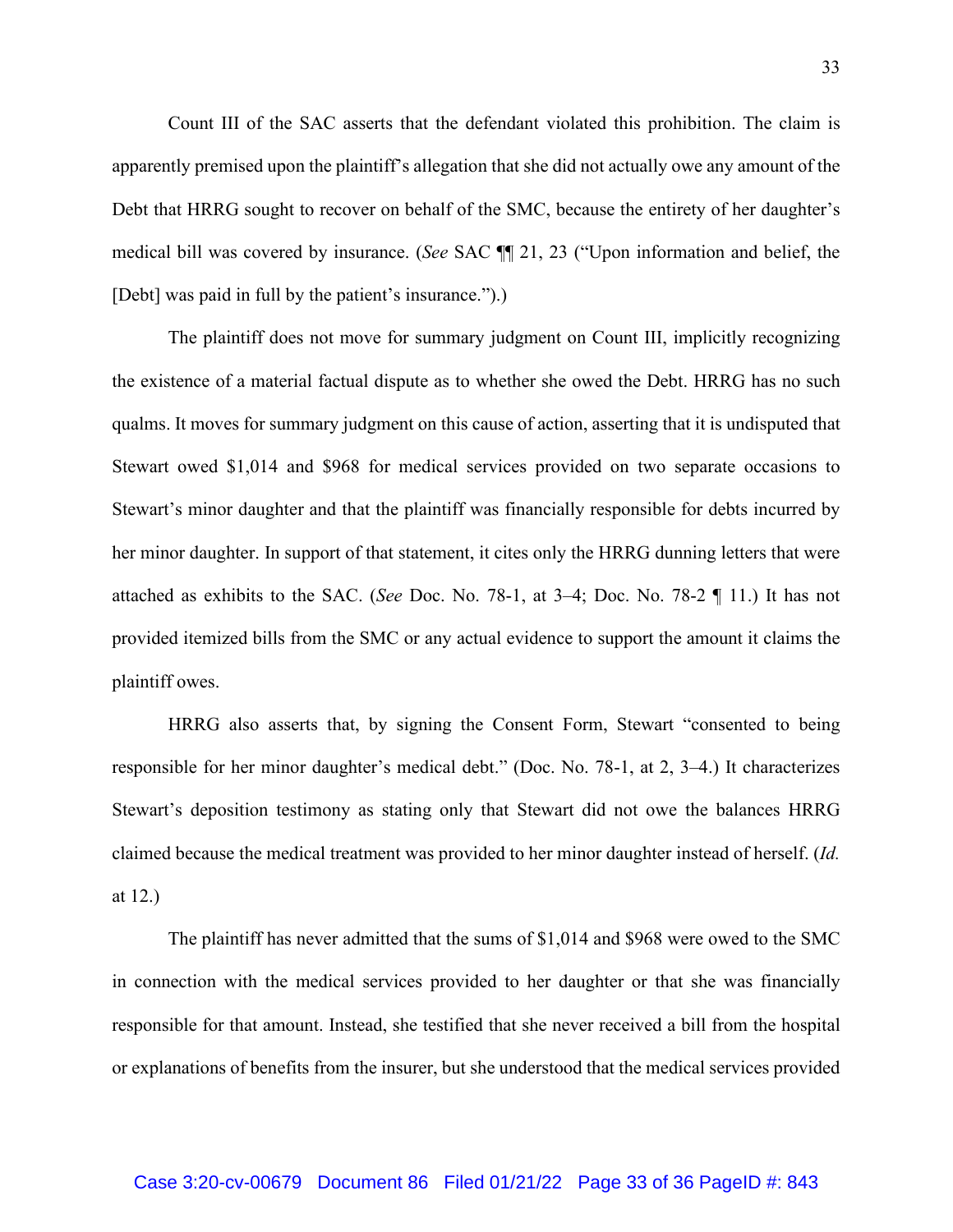to her disabled daughter were entirely covered by insurance. (Stewart 2021 Dep. 35, 39.) In her Statement of Additional Facts submitted with her Response to the defendant's Motion for Summary Judgment, the plaintiff asserts that the insurance plan covering her daughter at the time provided payment for all medical services rendered, with no out-of-pocket payments owed by the patient (or family members). (Doc. No. 84 | 11 (citing https://www.molinahealthcare.com/members/ky/hp/medicaid/overvw/coverd/benefits.aspx and https://www.molinahealthcare.com/ members/ky/en-us/mem/medicaid/medicaid.aspx).) The defendant objects to the citations to these websites as inadmissible hearsay and lacking in foundation.<sup>7</sup>

Irrespective of whether the court can consider the information on the websites cited by the plaintiff and as to whether the plaintiff has offered competent evidence of the terms of her daughter's insurance coverage, the defendant's citation to its own dunning letters is not sufficient to establish as a matter of undisputed fact that the plaintiff owed the amounts stated on those letters. The plaintiff's attaching those letters to the SAC and referencing them in her pleading does not constitute an admission that she owed the amounts sought, and the pleading, in fact, unambiguously states that the plaintiff did not owe the amounts sought because any amounts owed were covered by the patient's insurance. The plaintiff continues to dispute the Debt. And even assuming that some amount was owed, over and above the amount reimbursed by insurance, there is also a material factual dispute as to whether the plaintiff agreed to be the guarantor of any

 $<sup>7</sup>$  The plaintiff also asserts that medical service providers that participate in a State</sup> Medicaid plan "must accept the state-approved Medicaid payment as payment-in-full, and may not require that patients pay anything beyond that amount." (Doc. No. 81, at 13 (quoting *Spectrum Health Continuing Care Grp. v. Anna Marie Bowling Irrevocable Tr.*, 410 F.3d 304, 314 (6th Cir. 2005)).) *Spectrum Health*, however, also quoted the accompanying regulation stating that a state "must limit participation in the Medicaid program to providers who accept, as payment in full, the amounts paid by the agency *plus any deductible, coinsurance or copayment required by the plan to be paid by the individual*." *Id.* (quoting 42 C.F.R. § 447.15) (emphasis added).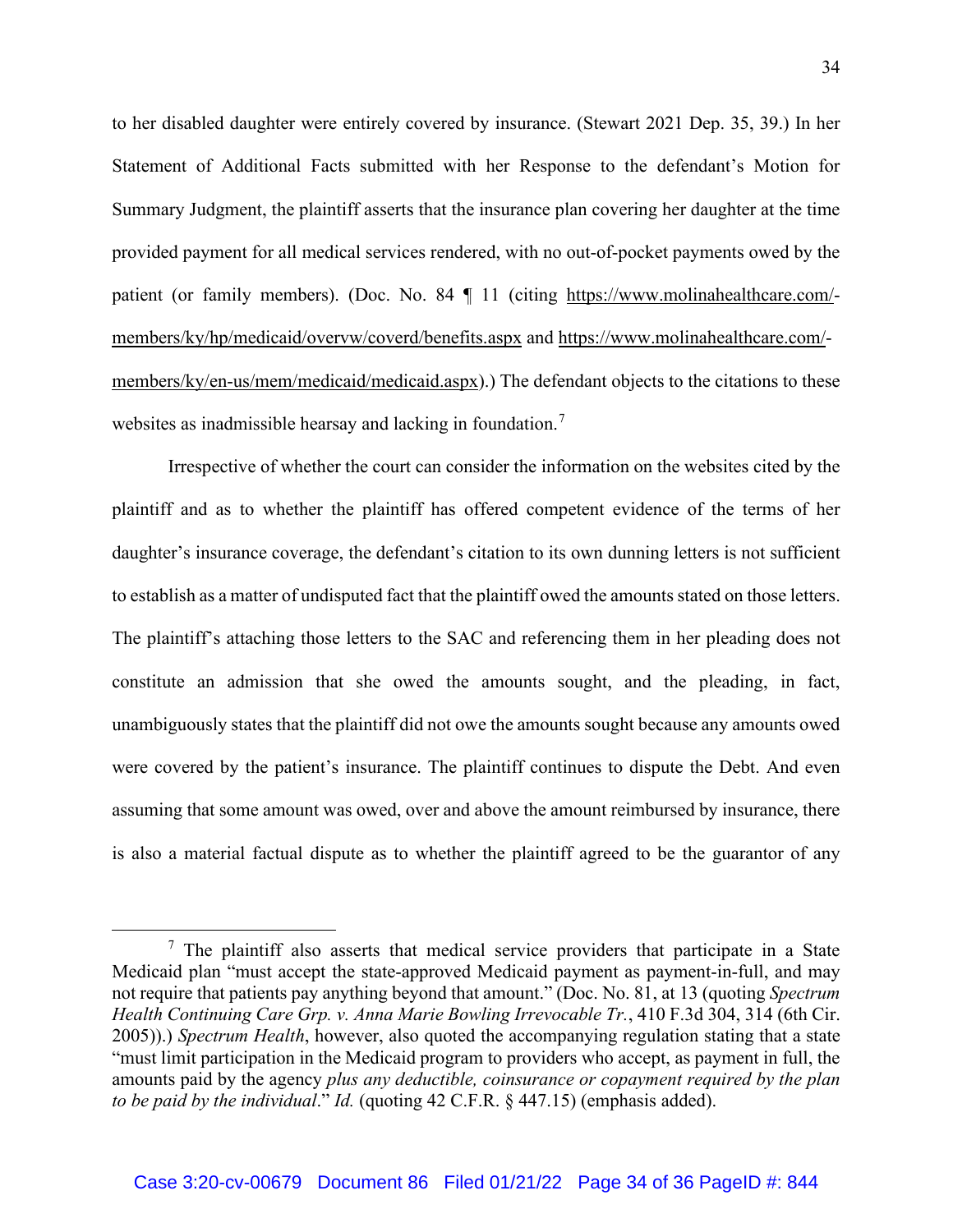amounts owed to the SMC for the services provided to her minor daughter, since there is a question of fact as to whether the plaintiff signed the Consent Form.

The defendant's Motion for Summary Judgment will be denied as to this claim.

# *5. Count IV—Threatening or Taking Illegal Action in Connection with the Collection of a Debt, in violation of the FDCPA, 15 U.S.C. § 1692e(5)*

The plaintiff asserts that the defendant violated 15 U.S.C. § 1692e(5) by "placing telephone calls to Plaintiff's wireless number and leaving voicemail messages using an artificial or prerecorded voice." (SAC ¶ 98.) The SAC does not spell this out, but the plaintiff's theory is that by violating the TCPA—by placing calls and leaving voicemail messages using an artificial or prerecorded voice—the defendant also violated  $\S$  1692e(5) of the FDCPA.

As discussed above, the plaintiff's argument in support of her Motion for Partial Summary Judgment on her TCPA claim is that she never consented to such calls; the defendant's response is that she did consent to the calls. Likewise, in support of its own Motion for Summary Judgment and in response to the plaintiff's Motion for Partial Summary Judgment on Count IV, the defendant argues that the plaintiff consented to contacts by debt collectors in connection with the Debt.

The court has already found that there is a genuine and material factual dispute as to whether the plaintiff gave consent to calls in connection with both accounts making up the Debt. Accordingly, neither party is entitled to summary judgment with respect to Count IV.

#### **V. CONCLUSION**

For the reasons set forth herein, the court will deny the plaintiff's Motion for Partial Summary Judgment and grant in part and deny in part the defendant's Motion for Summary Judgment.